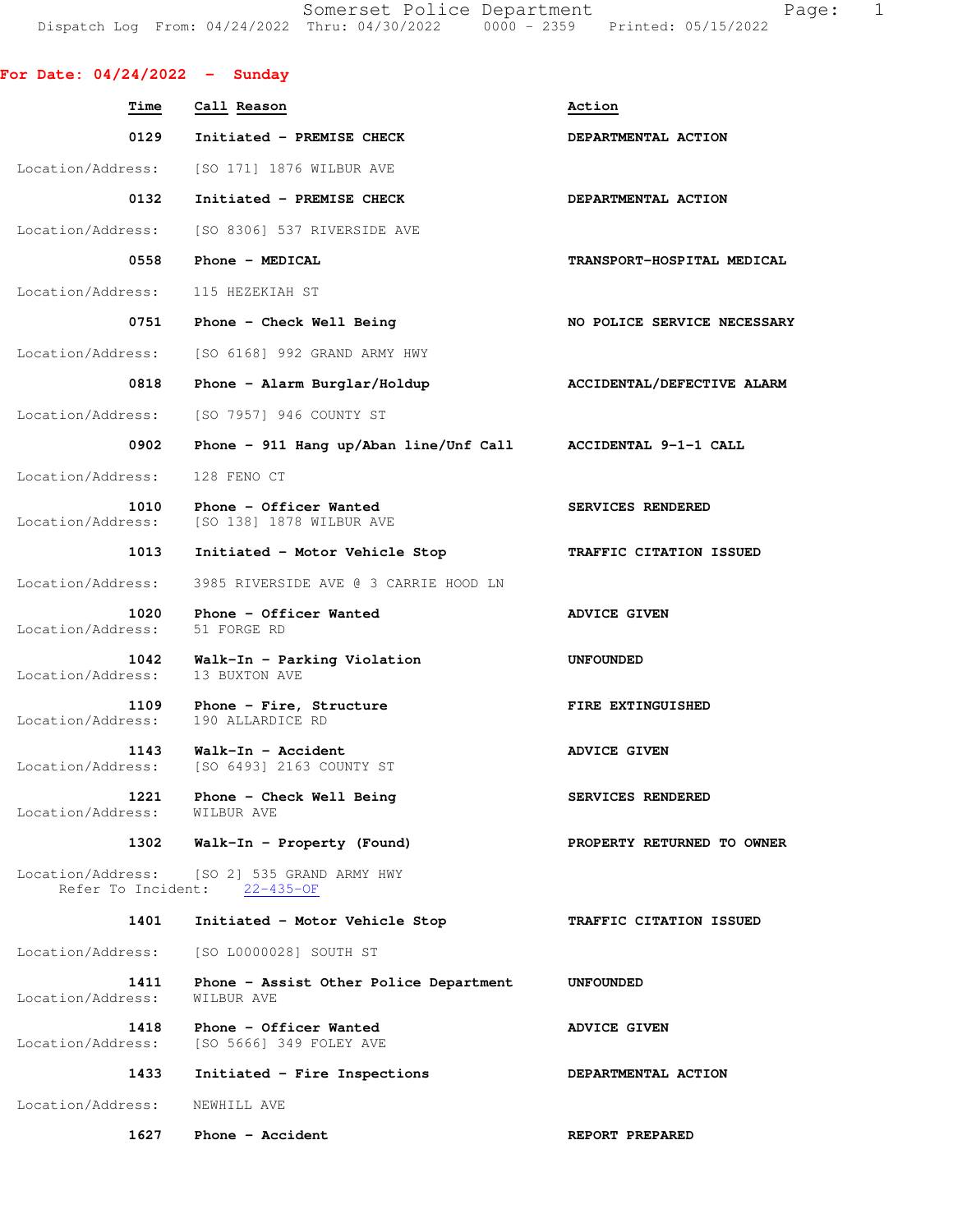|                           | Somerset Police Department                                                     | Page:<br>Dispatch Log From: 04/24/2022 Thru: 04/30/2022 0000 - 2359 Printed: 05/15/2022 | 2 |
|---------------------------|--------------------------------------------------------------------------------|-----------------------------------------------------------------------------------------|---|
|                           | Location/Address: [SO 4307] 815 GRAND ARMY HWY<br>Refer To Accident: 22-139-AC |                                                                                         |   |
| 1655                      | Phone - Parking Violation                                                      | PARKING TICKET ISSUED                                                                   |   |
| Location/Address:         | NEWHILL AVE                                                                    |                                                                                         |   |
| 1717<br>Location/Address: | Walk-In - Officer Wanted<br>208 NEWHILL AVE                                    | SERVICES RENDERED                                                                       |   |
| 1722<br>Location/Address: | Phone - Drug/Narcotic Violations<br>56 CENTRE ST                               | <b>UNFOUNDED</b>                                                                        |   |
| 1817                      | Phone - Alarm Burglar/Holdup                                                   | ACCIDENTAL/DEFECTIVE ALARM                                                              |   |
| Location/Address:         | [SO 2393] 942 COUNTY ST                                                        |                                                                                         |   |
| 2153<br>Location/Address: | Phone - Suspicious Auto<br>55 BARROWS ST                                       | SERVICES RENDERED                                                                       |   |
| 2157                      | Phone - Check Well Being                                                       | ACCIDENTAL 9-1-1 CALL                                                                   |   |
| Location/Address:         | [SO 2091] 2979 COUNTY ST                                                       |                                                                                         |   |
| 2208                      | Initiated - PREMISE CHECK                                                      | DEPARTMENTAL ACTION                                                                     |   |
| Location/Address:         | [SO L0000028] SIMBROM DR                                                       |                                                                                         |   |
| 2237                      | Initiated - PREMISE CHECK                                                      | DEPARTMENTAL ACTION                                                                     |   |
| Location/Address:         | [SO 8569] MASSASOIT ST                                                         |                                                                                         |   |

**For Date: 04/25/2022 - Monday**

| 0014              | Phone - MEDICAL                 | TRANSPORT-HOSPITAL MEDICAL |
|-------------------|---------------------------------|----------------------------|
| Location/Address: | 193 FAIRWAY DR                  |                            |
| 0047              | Initiated - PREMISE CHECK       | DEPARTMENTAL ACTION        |
| Location/Address: | [SO 1677] 580 WHETSTONE HILL RD |                            |
| 0048              | Initiated - PREMISE CHECK       | DEPARTMENTAL ACTION        |
| Location/Address: | [SO 136] 1804 COUNTY ST         |                            |
| 0049              | Initiated - PREMISE CHECK       | DEPARTMENTAL ACTION        |
| Location/Address: | [SO 603] 1464 COUNTY ST         |                            |
| 0049              | Initiated - PREMISE CHECK       | DEPARTMENTAL ACTION        |
| Location/Address: | [SO 4] 90 OLYMPIC RD            |                            |
| 0050              | Initiated - PREMISE CHECK       | DEPARTMENTAL ACTION        |
| Location/Address: | [SO 197] 140 WOOD ST            |                            |
| 0051              | Initiated - PREMISE CHECK       | DEPARTMENTAL ACTION        |
| Location/Address: | [SO 51] 1236 COUNTY ST          |                            |
| 0051              | Initiated - PREMISE CHECK       | DEPARTMENTAL ACTION        |
| Location/Address: | [SO 138] 1878 WILBUR AVE        |                            |
| 0052              | Initiated - PREMISE CHECK       | DEPARTMENTAL ACTION        |
| Location/Address: | [SO 9474] 2756 COUNTY ST        |                            |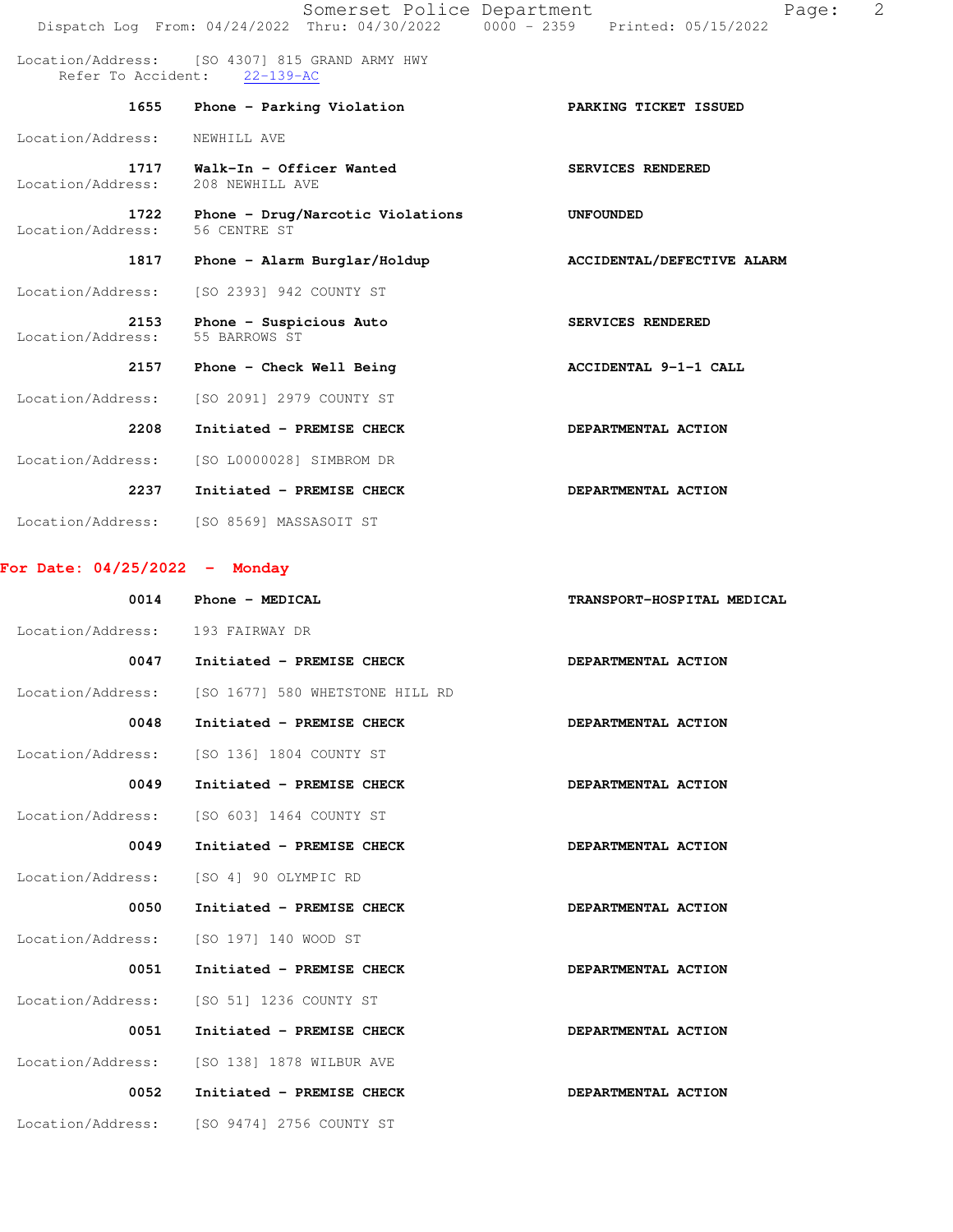| 0054                                  | Initiated - PREMISE CHECK                           | DEPARTMENTAL ACTION     |
|---------------------------------------|-----------------------------------------------------|-------------------------|
|                                       | Location/Address: [SO L0000019] COUNTY ST           |                         |
| 0056                                  | Initiated - PREMISE CHECK                           | DEPARTMENTAL ACTION     |
| Location/Address:                     | [SO 137] 1083 COUNTY ST                             |                         |
| 0058                                  | Initiated - PREMISE CHECK                           | DEPARTMENTAL ACTION     |
| Location/Address:                     | [SO 1676] 891 COUNTY ST                             |                         |
| 0058                                  | Initiated - PREMISE CHECK                           | DEPARTMENTAL ACTION     |
|                                       | Location/Address: [SO L0000027] WILBUR AVE          |                         |
| 0058                                  | Initiated - PREMISE CHECK                           | DEPARTMENTAL ACTION     |
| Location/Address:                     | [SO 836] 740 COUNTY ST                              |                         |
| 0103                                  | Initiated - PREMISE CHECK                           | DEPARTMENTAL ACTION     |
| Location/Address:                     | [SO 1] 54 COUNTY ST                                 |                         |
| 0107                                  | Initiated - Motor Vehicle Stop                      | TRAFFIC CITATION ISSUED |
| Location/Address:                     | [SO 138] 1878 WILBUR AVE                            |                         |
| 0121                                  | Initiated - PREMISE CHECK                           | DEPARTMENTAL ACTION     |
| Location/Address:                     | [SO 87] 625 COUNTY ST                               |                         |
| 0131                                  | Initiated - PREMISE CHECK                           | DEPARTMENTAL ACTION     |
| Location/Address:                     | [SO 268] 287 COUNTY ST                              |                         |
| 0132                                  | Initiated - PREMISE CHECK                           | DEPARTMENTAL ACTION     |
| Location/Address:                     | [SO 421] 215 COUNTY ST                              |                         |
| 0134                                  | Initiated - Motor Vehicle Stop                      | TRAFFIC CITATION ISSUED |
| Location/Address:                     | 1400 RIVERSIDE AVE @ 59 FOLEY AVE                   |                         |
| 0138                                  | Initiated - PREMISE CHECK                           | DEPARTMENTAL ACTION     |
| Location/Address: [SO 15] 500 READ ST |                                                     |                         |
| 0139                                  | Initiated - PREMISE CHECK                           | DEPARTMENTAL ACTION     |
|                                       | Location/Address: [SO 88] 1141 BRAYTON AVE          |                         |
| 0146                                  | Initiated - PREMISE CHECK                           | DEPARTMENTAL ACTION     |
| Location/Address: [SO 92] 700 READ ST |                                                     |                         |
| 0147                                  | Initiated - PREMISE CHECK                           | DEPARTMENTAL ACTION     |
|                                       | Location/Address: [SO 1093] 830 READ ST             |                         |
| 0148                                  | Initiated - PREMISE CHECK                           | DEPARTMENTAL ACTION     |
| Location/Address: [SO 4625] READ ST   |                                                     |                         |
| 0154                                  | Initiated - PREMISE CHECK                           | DEPARTMENTAL ACTION     |
| Location/Address:                     | [SO 5] 145 COUNTY ST                                |                         |
| 0156                                  | Initiated - Motor Vehicle Stop                      | TRAFFIC CITATION ISSUED |
|                                       | Location/Address: 59 FOLEY AVE @ 1400 RIVERSIDE AVE |                         |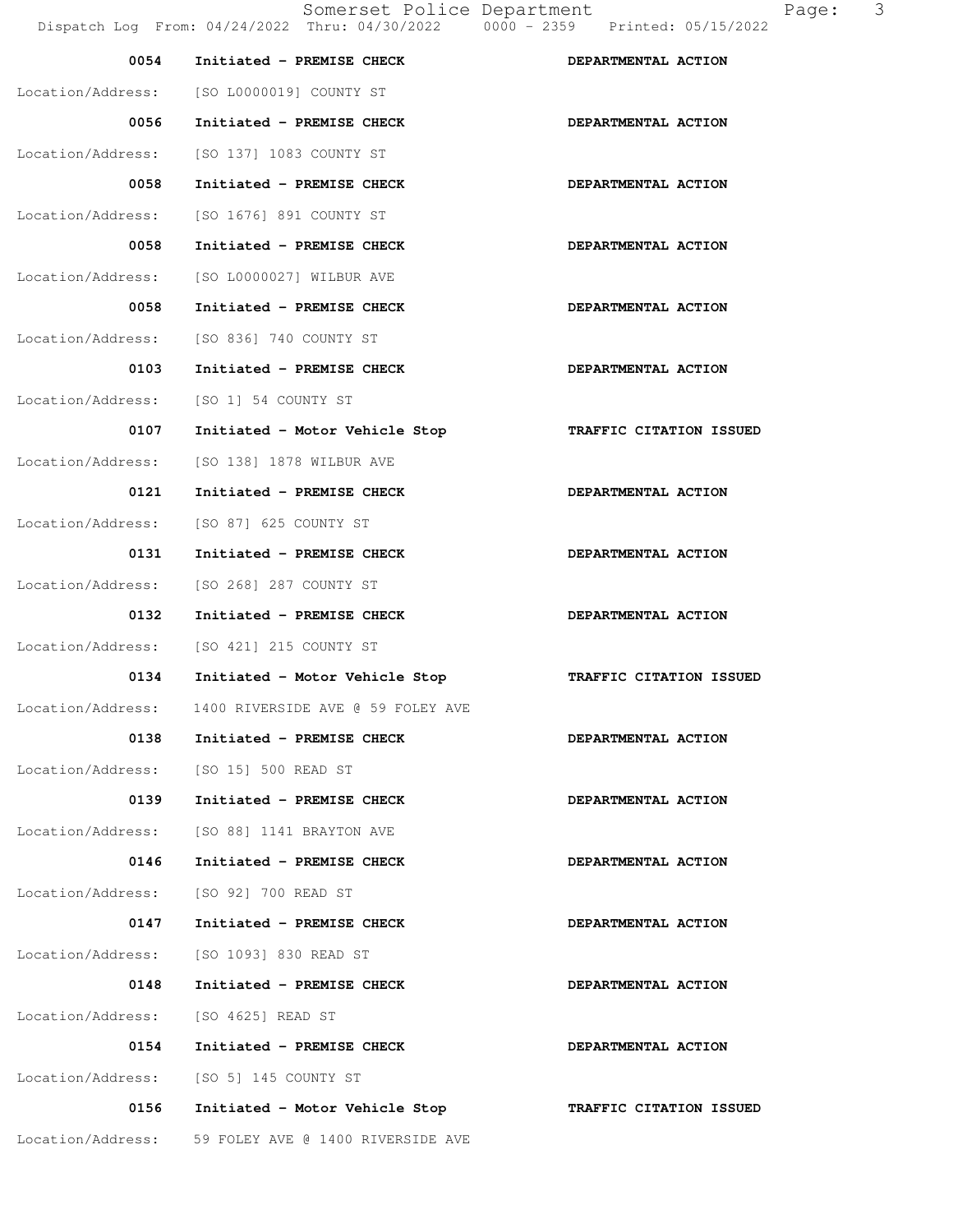Somerset Police Department Fage: 4 Dispatch Log From: 04/24/2022 Thru: 04/30/2022 0000 - 2359 Printed: 05/15/2022

0203 Initiated - Suspicious Auto **INVESTIGATED** Location/Address: [SO 138] 1878 WILBUR AVE 0208 Initiated - PREMISE CHECK **DEPARTMENTAL ACTION** Location/Address: [SO 4878] 117 COUNTY ST 0209 Initiated - PREMISE CHECK **DEPARTMENTAL ACTION**  Location/Address: [SO L0000023] 1606 RIVERSIDE AVE  **0215 Initiated - Motor Vehicle Stop TRAFFIC CITATION ISSUED**  Location/Address: [SO 2089] 866 COUNTY ST 0233 Initiated - PREMISE CHECK **DEPARTMENTAL ACTION** Location/Address: [SO L0000009] LINDEN DR 0549 Initiated - PREMISE CHECK **DEPARTMENTAL ACTION** Location/Address: [SO L0000009] LINDEN DR  **0607 Initiated - Motor Vehicle Stop TRAFFIC WARNING ISSUED**  Location/Address: 35 THELMA AVE @ 1141 RIVERSIDE AVE  **0636 Initiated - Motor Vehicle Stop TRAFFIC CITATION ISSUED**  Location/Address: 1141 RIVERSIDE AVE @ 35 THELMA AVE  **0641 Initiated - Motor Vehicle Stop TRAFFIC CITATION ISSUED**  Location/Address: [SO 1] 54 COUNTY ST 0643 Initiated - PREMISE CHECK **DEPARTMENTAL ACTION** Location/Address: [SO L0000028] SIMBROM DR  **0646 Initiated - Motor Vehicle Stop TRAFFIC CITATION ISSUED**  Location/Address: [SO 5512] 586 COUNTY ST  **0705 Initiated - Motor Vehicle Stop TRAFFIC CITATION ISSUED**  Location/Address: 188 HIGH ST @ 63 PIERCE LN  **0706 Initiated - Motor Vehicle Stop TRAFFIC CITATION ISSUED**  Location/Address: 2541 COUNTY ST @ 12 MASSACHUSETTS AVE  **0715 Initiated - Motor Vehicle Stop TRAFFIC CITATION ISSUED**  Location/Address: [SO 119] 1000 GRAND ARMY HWY 0717 Initiated - Motor Vehicle Stop **TRAFFIC CITATION ISSUED** Location/Address: 188 HIGH ST @ 63 PIERCE LN **0718 Phone - Breaking & Entering(Past)** REPORT PREPARED **REPORT PREPARED REPORT PREPARED** [SO 3258] 58 MARBLE ST Refer To Incident: 22-436-OF 0730 Initiated - Public Service Other **DEPARTMENTAL ACTION** Location/Address: [SO 88] 1141 BRAYTON AVE  **0735 Initiated - Motor Vehicle Stop TRAFFIC CITATION ISSUED**  Location/Address: 943 BRAYTON POINT RD @ 34 MERCIER AVE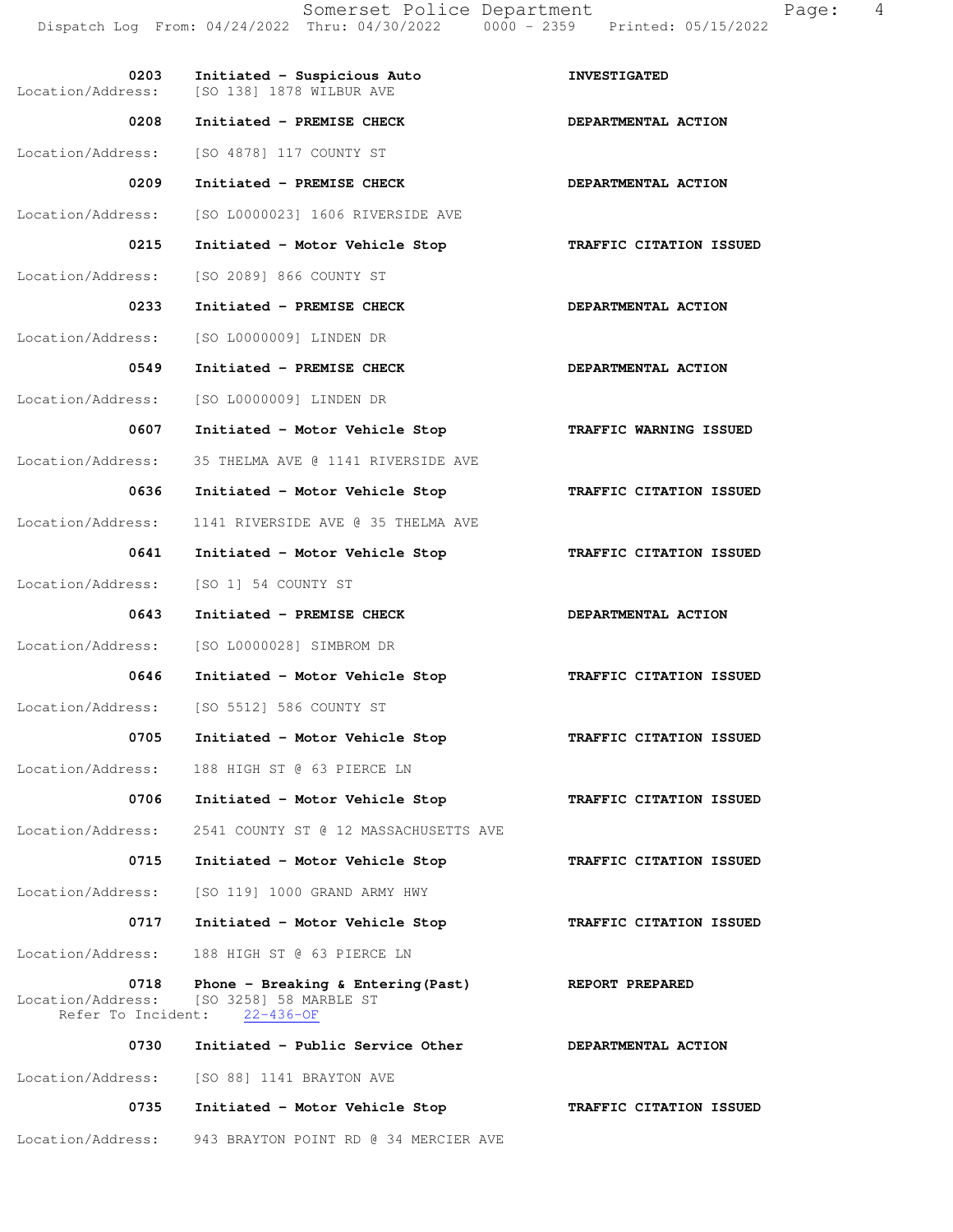|                                               | Somerset Police Department<br>Dispatch Log From: 04/24/2022 Thru: 04/30/2022 0000 - 2359 Printed: 05/15/2022 | 5<br>Page:                     |
|-----------------------------------------------|--------------------------------------------------------------------------------------------------------------|--------------------------------|
| Refer To Incident:                            | 0807 Phone - Animal Complaint<br>Location/Address: [SO 3869] 700 WOOD ST<br>$22 - 438 - OF$                  | REPORT PREPARED                |
|                                               | 0822 Phone - MEDICAL                                                                                         | REFERRED TO OTHER AGENCY       |
|                                               | Location/Address: [SO 5367] 328 WOOD ST<br>Refer To Incident: 22-437-OF                                      |                                |
| 0900                                          | Phone - Alarm Burglar/Holdup                                                                                 | ACCIDENTAL/DEFECTIVE ALARM     |
| Location/Address:                             | [SO 171] 1876 WILBUR AVE                                                                                     |                                |
| 1122                                          | Phone - Fire Alarm                                                                                           | ACCIDENTAL/DEFECTIVE ALARM     |
| Location/Address:                             | [SO 9566] 1078 COUNTY ST                                                                                     |                                |
| 1147<br>Location/Address:<br>Refer To Arrest: | Phone - Check Well Being<br>[SO 2838] 505 GRAND ARMY HWY<br>$22 - 150 - AR$                                  | <b>ARREST</b>                  |
|                                               | Arrest: BRALEY, LORI<br>Address: HOMELESS PROVIDENCE, RI                                                     |                                |
| Age:                                          | 51<br>Charges: WARRANT, DEFAULT                                                                              |                                |
|                                               | 1239 Phone - MEDICAL                                                                                         | TRANSPORT-HOSPITAL MEDICAL     |
| Location/Address:                             | 23 MERTON ST                                                                                                 |                                |
| Location/Address:<br>Refer To Incident:       | 1431 Phone - Disturbance<br>[SO 177] 836 COUNTY ST<br>$22 - 439 - OF$                                        | REPORT PREPARED                |
| 1436<br>Location/Address:                     | Phone - Officer Wanted<br>[SO 57] 1142 COUNTY ST                                                             | REPORT PREPARED                |
| 1515                                          | Phone - Disturbance<br>Location/Address: [SO 44] 1833 WILBUR AVE                                             | <b>INVESTIGATED</b>            |
| 1518                                          | Initiated - Motor Vehicle Stop                                                                               | <b>TRAFFIC CITATION ISSUED</b> |
|                                               | Location/Address: 39 CEDAR ST @ 379 BUFFINTON ST                                                             |                                |
| 1531                                          | Phone $-$ Larceny                                                                                            | REFERRED TO OTHER AGENCY       |
| Location/Address:                             | 157 LINCOLN AVE                                                                                              |                                |
| 1538                                          | Initiated - Motor Vehicle Stop                                                                               | TRAFFIC CITATION ISSUED        |
| Location/Address:                             | [SO 1458] 875 COUNTY ST                                                                                      |                                |
| 1540                                          | Initiated - Motor Vehicle Stop                                                                               | TRAFFIC CITATION ISSUED        |
| Location/Address:                             | 203 LUTHER AVE @ 740 COUNTY ST                                                                               |                                |
|                                               |                                                                                                              |                                |
| 1550                                          | Initiated - Motor Vehicle Stop                                                                               | TRAFFIC CITATION ISSUED        |

 **1557 Initiated - Motor Vehicle Stop TRAFFIC CITATION ISSUED**  Location/Address: 83 SHAWOMET AVE @ 877 COUNTY ST  **1624 Initiated - Motor Vehicle Stop TRAFFIC CITATION ISSUED**  Location/Address: 203 LUTHER AVE @ 740 COUNTY ST  **1636 Initiated - Motor Vehicle Stop TRAFFIC CITATION ISSUED**  Location/Address: 203 LUTHER AVE @ 740 COUNTY ST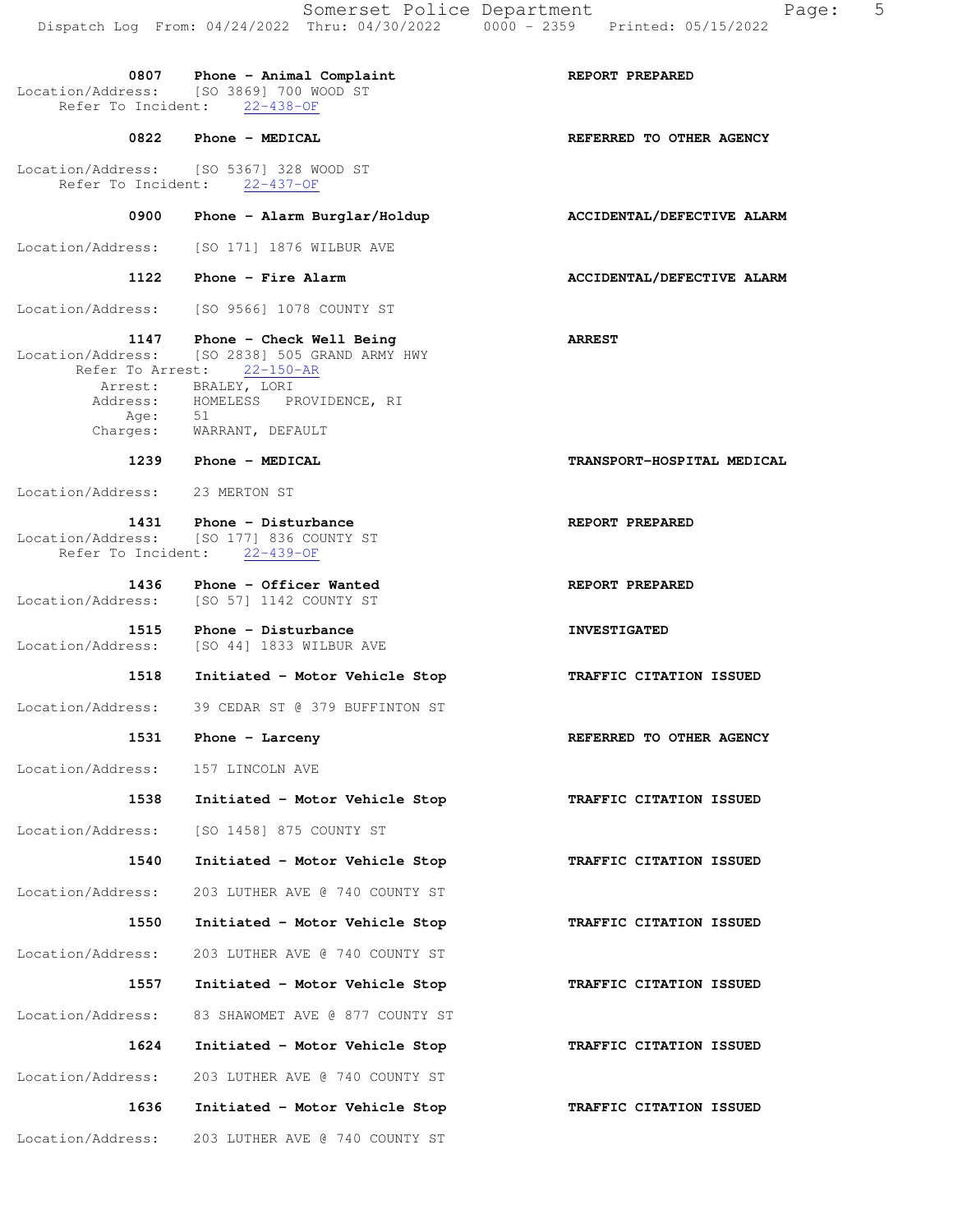Somerset Police Department Page: 6 Dispatch Log From:  $04/24/2022$ 

| pomeraed rotice pepardment |               |                    |
|----------------------------|---------------|--------------------|
| Thru: 04/30/2022           | $0000 - 2359$ | Printed: 05/15/202 |

| 1640                      | Phone $-$ Fraud                                                   | REFERRED TO OTHER AGENCY   |
|---------------------------|-------------------------------------------------------------------|----------------------------|
| Location/Address:         | [SO 119] 1000 GRAND ARMY HWY                                      |                            |
| 1646                      | Initiated - Motor Vehicle Stop                                    | TRAFFIC CITATION ISSUED    |
| Location/Address:         | 833 COUNTY ST @ 36 BOWKER TER                                     |                            |
| 1654                      | Initiated - Motor Vehicle Stop                                    | TRAFFIC WARNING ISSUED     |
| Location/Address:         | 115 WOOD ST @ 1363 COUNTY ST                                      |                            |
| 1706                      | Initiated - Motor Vehicle Stop                                    | TRAFFIC CITATION ISSUED    |
| Location/Address:         | [SO 836] 740 COUNTY ST                                            |                            |
| 1716                      | Initiated - Summons/Papers Service                                | MESSAGE/SUMMONS DELIVERED  |
| Location/Address:         | [SO 9692] 92 SUSIE ST                                             |                            |
| 1725                      | Initiated - Motor Vehicle Stop                                    | TRAFFIC CITATION ISSUED    |
| Location/Address:         | [SO 87] 625 COUNTY ST                                             |                            |
| 1743                      | Initiated - Motor Vehicle Stop                                    | TRAFFIC CITATION ISSUED    |
| Location/Address:         | [SO 1615] 833 COUNTY ST                                           |                            |
| 1756                      | Initiated - Motor Vehicle Stop                                    | TRAFFIC CITATION ISSUED    |
| Location/Address:         | 1289 COUNTY ST @ 27 FOREST AVE                                    |                            |
| 1806                      | Initiated - Motor Vehicle Stop                                    | TRAFFIC CITATION ISSUED    |
| Location/Address:         | COUNTY ST                                                         |                            |
| 1806                      | Initiated - Motor Vehicle Stop                                    | TRAFFIC CITATION ISSUED    |
| Location/Address:         | 3129 COUNTY ST @ 1 WHETSTONE HILL RD                              |                            |
| 2056<br>Location/Address: | Phone - Suspicious Auto<br>[SO 2898] 114 LEPES RD                 | SERVICES RENDERED          |
| 2131                      | Initiated - PREMISE CHECK                                         | DEPARTMENTAL ACTION        |
| Location/Address:         | [SO 8569] MASSASOIT ST                                            |                            |
| 2133                      | Initiated - PREMISE CHECK                                         | DEPARTMENTAL ACTION        |
| Location/Address:         | [SO L0000025] BRAYTON POINT RD                                    |                            |
| 2149<br>Location/Address: | Phone $-$ Runaway<br>36 CHACE ST                                  | REPORT PREPARED            |
| 2207                      | Initiated - PREMISE CHECK                                         | DEPARTMENTAL ACTION        |
| Location/Address:         | [SO L0000009] LINDEN DR                                           |                            |
| 2211                      | Initiated - Motor Vehicle Stop                                    | TRAFFIC CITATION ISSUED    |
| Location/Address:         | [SO 4726] 1300 WILBUR AVE                                         |                            |
| 2246                      | Initiated - Continued Investigation                               | <b>DEPARTMENTAL ACTION</b> |
| Location/Address:         | 36 CHACE ST                                                       |                            |
| 2301<br>Location/Address: | Phone - Section 12<br>36 CHACE ST<br>Refer To Incident: 22-442-OF | REPORT PREPARED            |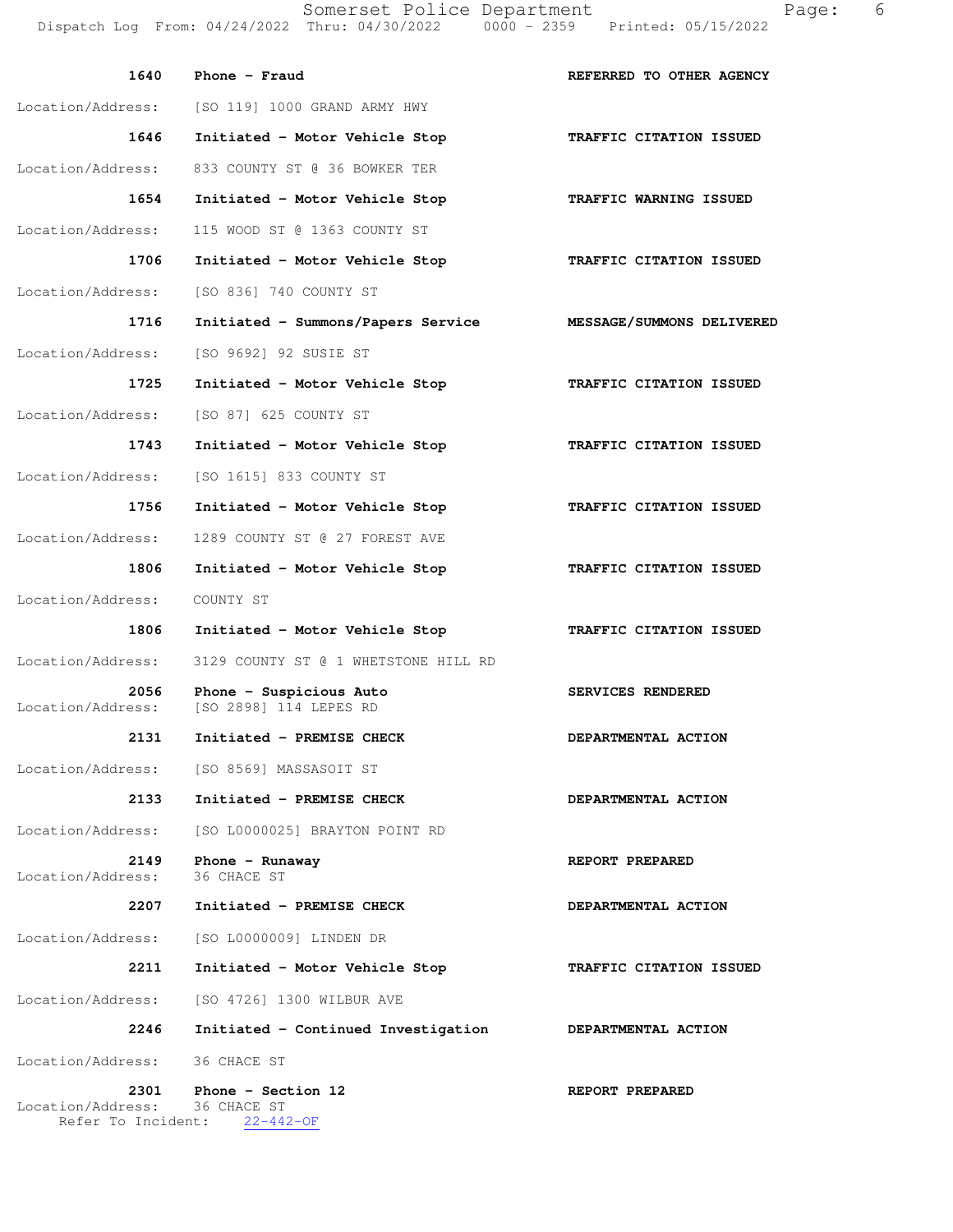Somerset Police Department Fage: 7 Dispatch Log From: 04/24/2022 Thru: 04/30/2022 0000 - 2359 Printed: 05/15/2022

|  |  | For Date: 04/26/2022 |  | Tuesday |
|--|--|----------------------|--|---------|
|--|--|----------------------|--|---------|

| 0013              | Initiated - Motor Vehicle Stop            | TRAFFIC CITATION ISSUED           |
|-------------------|-------------------------------------------|-----------------------------------|
| Location/Address: | 995 RIVERSIDE AVE @ 144 NEWHILL AVE       |                                   |
| 0022              | Initiated - Motor Vehicle Stop            | TRAFFIC CITATION ISSUED           |
| Location/Address: | 368 READ ST @ 36 PROSPECT ST              |                                   |
| 0026              | Alarm - Alarm Burglar/Holdup              | <b>ACCIDENTAL/DEFECTIVE ALARM</b> |
| Location/Address: | [SO 17] 994 COUNTY ST                     |                                   |
| 0039              | Initiated - PREMISE CHECK                 | DEPARTMENTAL ACTION               |
| Location/Address: | [SO 8306] 537 RIVERSIDE AVE               |                                   |
| 0039              | Initiated - PREMISE CHECK                 | DEPARTMENTAL ACTION               |
| Location/Address: | [SO 137] 1083 COUNTY ST                   |                                   |
| 0041              | Initiated - PREMISE CHECK                 | DEPARTMENTAL ACTION               |
| Location/Address: | [SO 87] 625 COUNTY ST                     |                                   |
| 0042              | Initiated - PREMISE CHECK                 | DEPARTMENTAL ACTION               |
| Location/Address: | [SO 5797] 1258 WILBUR AVE                 |                                   |
| 0042              | Initiated - PREMISE CHECK                 | DEPARTMENTAL ACTION               |
| Location/Address: | [SO 1244] 386 LUTHER AVE                  |                                   |
| 0046              | Initiated - Motor Vehicle Stop            | TRAFFIC CITATION ISSUED           |
| Location/Address: | [SO 6168] 992 GRAND ARMY HWY              |                                   |
| 0050              | Initiated - PREMISE CHECK                 | DEPARTMENTAL ACTION               |
| Location/Address: | [SO 2452] 1855 COUNTY ST                  |                                   |
| 0052              | Initiated - PREMISE CHECK                 | DEPARTMENTAL ACTION               |
| Location/Address: | [SO L0000019] COUNTY ST                   |                                   |
| 0054              | Initiated - PREMISE CHECK                 | DEPARTMENTAL ACTION               |
|                   | Location/Address: [SO 855] 4052 COUNTY ST |                                   |
| 0058              | Initiated - PREMISE CHECK                 | DEPARTMENTAL ACTION               |
| Location/Address: | [SO L0000046] MAIN ST                     |                                   |
| 0103              | Initiated - Motor Vehicle Stop            | TRAFFIC WARNING ISSUED            |
| Location/Address: | [SO 68] 1600 GRAND ARMY HWY               |                                   |
| 0109              | Initiated - Motor Vehicle Stop            | TRAFFIC CITATION ISSUED           |
| Location/Address: | 636 BRAYTON AVE @ 386 LONGHILL AVE        |                                   |
| 0215              | Initiated - Motor Vehicle Stop            | TRAFFIC CITATION ISSUED           |
| Location/Address: | [SO 61] 1250 GRAND ARMY HWY               |                                   |
| 0334              | Alarm - Fire Alarm                        | ACCIDENTAL/DEFECTIVE ALARM        |
| Location/Address: | [SO 9566] 1078 COUNTY ST                  |                                   |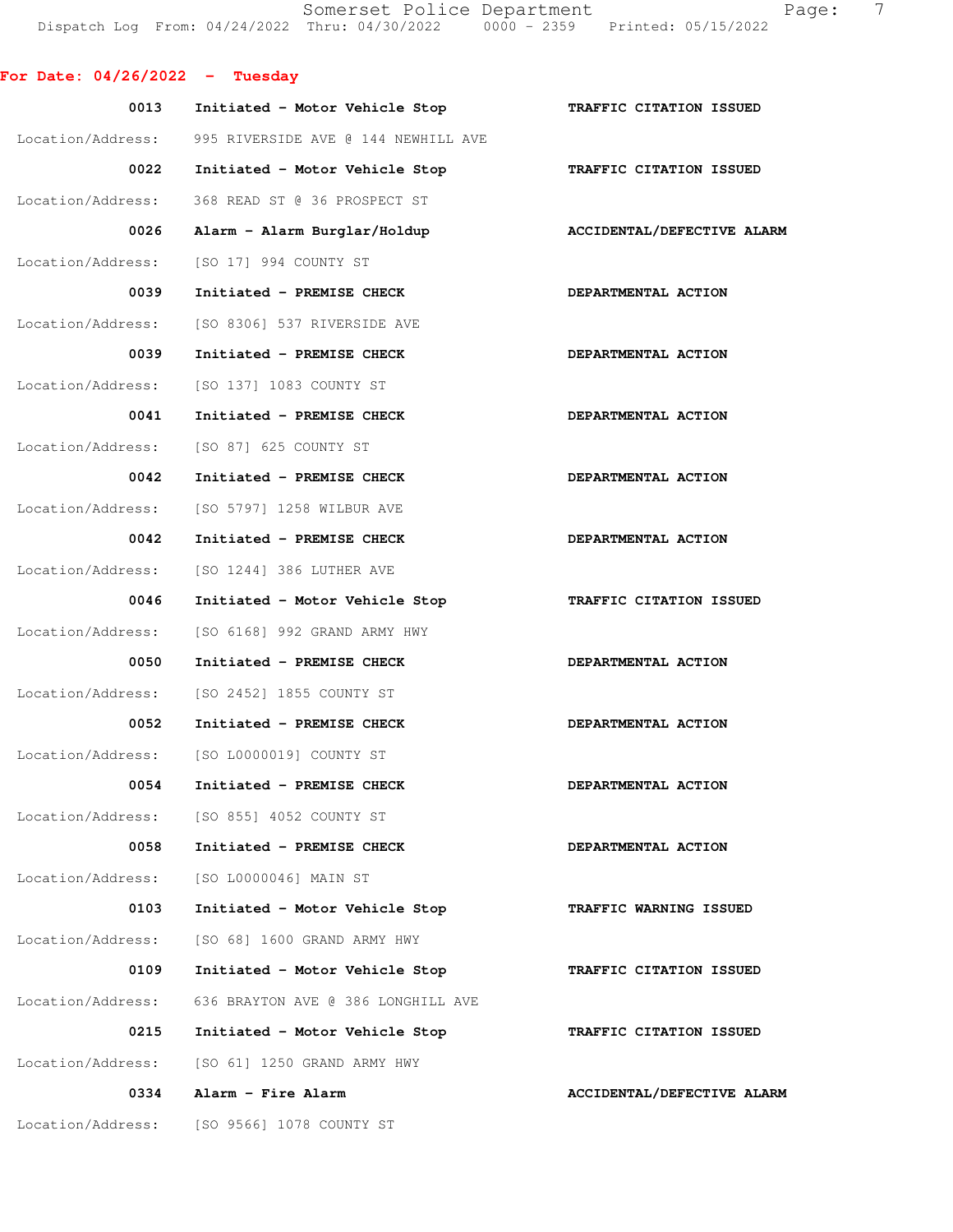| 0448                                            | Initiated - PREMISE CHECK                                               | DEPARTMENTAL ACTION        |
|-------------------------------------------------|-------------------------------------------------------------------------|----------------------------|
| Location/Address:                               | 51 SWAMPSCOTT RD                                                        |                            |
| 0513                                            | Alarm - Alarm Burglar/Holdup                                            | ACCIDENTAL/DEFECTIVE ALARM |
| Location/Address:                               | [SO 8488] 1400 BRAYTON POINT RD                                         |                            |
| 0619                                            | Initiated - Motor Vehicle Stop                                          | TRAFFIC CITATION ISSUED    |
| Location/Address:                               | [SO 2] 535 GRAND ARMY HWY                                               |                            |
| 0628                                            | Initiated - Motor Vehicle Stop                                          | TRAFFIC CITATION ISSUED    |
| Location/Address:                               | [SO 2] 535 GRAND ARMY HWY                                               |                            |
| 0634                                            | Initiated - Motor Vehicle Stop                                          | TRAFFIC CITATION ISSUED    |
| Location/Address:                               | 1677 BRAYTON POINT RD @ 550 LEPES RD                                    |                            |
| 0643                                            | Initiated - Motor Vehicle Stop                                          | TRAFFIC CITATION ISSUED    |
| Location/Address:                               | [SO 129] 1587 BRAYTON POINT RD                                          |                            |
| 0715                                            | Initiated - Motor Vehicle Stop                                          | TRAFFIC CITATION ISSUED    |
| Location/Address:                               | 119 REGAN RD @ 1 DEL RITA ST                                            |                            |
| 0730                                            | Initiated - Public Service Other                                        | DEPARTMENTAL ACTION        |
| Location/Address:                               | [SO 88] 1141 BRAYTON AVE                                                |                            |
| 0843                                            | Phone - MEDICAL                                                         | TRANSPORT-HOSPITAL MEDICAL |
| Location/Address:                               | 171 PROSPECT ST                                                         |                            |
| 0905<br>Location/Address:                       | Initiated - Continued Investigation<br>[SO 2838] 505 GRAND ARMY HWY     | <b>INVESTIGATED</b>        |
| 1301                                            | Phone - Alarm Burglar/Holdup                                            | ACCIDENTAL/DEFECTIVE ALARM |
| Location/Address:                               | [SO 513] 8 TOWER HILL RD                                                |                            |
| 1328<br>Location/Address:                       | Phone - 911 Hang up/Aban line/Unf Call<br>[SO 87] 625 COUNTY ST         | <b>UNFOUNDED</b>           |
| 1334<br>Location/Address:                       | Initiated - Open Door/Window<br>[SO 88] 1141 BRAYTON AVE                | SECURED BUILDING           |
| 1349<br>Location/Address:<br>Refer To Incident: | Phone - Officer Wanted<br>[SO 14] 500 WILBUR AVE Apt. #202<br>22-443-OF | REPORT PREPARED            |
| 1411<br>Location/Address:                       | Phone - Motor Vehicle Complaints<br>223 BUFFINTON ST @ 994 COUNTY ST    | <b>INVESTIGATED</b>        |
| 1416                                            | Initiated - Motor Vehicle Stop                                          | TRAFFIC CITATION ISSUED    |
| Location/Address:                               | [SO 5512] 586 COUNTY ST                                                 |                            |
| 1417                                            | Initiated - Motor Vehicle Stop                                          | ACCIDENTAL 9-1-1 CALL      |
| Location/Address:                               | 771 PROSPECT ST @ 7 AILANTHUS AVE                                       |                            |

 **1449 Initiated - Summons/Papers Service SERVICES RENDERED** 

**1517** Phone - Accident **REPORT PREPARED** 

 **1458 Phone - Motor Vehicle Complaints UNFOUNDED** 

Location/Address: 136 MARYLAND AVE

Location: VET'S BRIDGE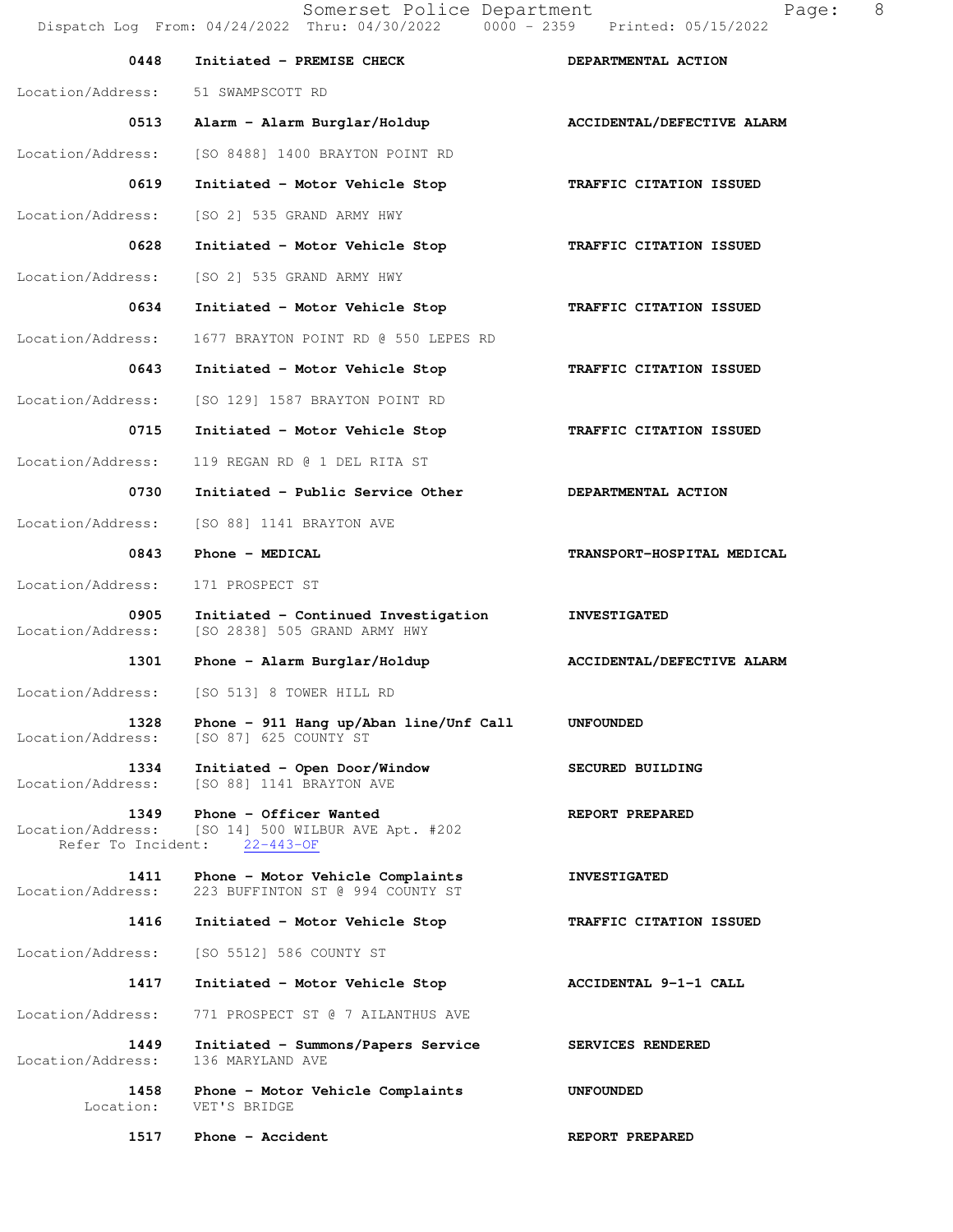Somerset Police Department Page: 9 Dispatch Log From: 04/24/2022 Thru: 04/30/2022 0000 - 2359 Printed: 05/15/2022 Location/Address: 66 WILSON RD @ 1770 BRAYTON POINT RD Refer To Accident: 22-140-AC  **1520 Initiated - Officer Wanted REPORT PREPARED**  Location/Address: [SO 88] 1141 BRAYTON AVE Refer To Incident: 22-448-OF  **1521 Initiated - Motor Vehicle Stop TRAFFIC WARNING ISSUED**  Location/Address: [SO 73] 1283 WILBUR AVE 1542 Phone - Larceny **SERVICES RENDERED**  Location/Address: [SO 14] 500 WILBUR AVE 1605 Phone - Disturbance **REPORT PREPARED** Location/Address: [SO 8306] 537 RIVERSIDE AVE Refer To Incident: 22-445-OF  **1615 Initiated - Motor Vehicle Stop TRAFFIC WARNING ISSUED**  Location/Address: 203 LUTHER AVE @ 740 COUNTY ST  **1623 Initiated - Motor Vehicle Stop TRAFFIC CITATION ISSUED**  Location/Address: [SO 87] 625 COUNTY ST  **1640 Initiated - Motor Vehicle Stop TRAFFIC CITATION ISSUED**  Location/Address: 1054 COUNTY ST @ 9 DORIS AVE  **1653 Initiated - Motor Vehicle Stop TRAFFIC CITATION ISSUED**  Location/Address: [SO 87] 625 COUNTY ST  **1706 Initiated - Motor Vehicle Stop TRAFFIC CITATION ISSUED**  Location/Address: [SO 87] 625 COUNTY ST  **1714 Phone - Suspicious Person/Activity UNFOUNDED**  Location/Address: [SO 1616] 115 WOOD ST  **1717 Initiated - Motor Vehicle Stop TRAFFIC CITATION ISSUED**  Location/Address: 1054 COUNTY ST @ 9 DORIS AVE  **1720 Initiated - Continued Investigation DEPARTMENTAL ACTION**  Location/Address: [SO 8306] 537 RIVERSIDE AVE  **1737 Initiated - Motor Vehicle Stop TRAFFIC CITATION ISSUED**  Location/Address: [SO 17] 994 COUNTY ST  **1743 Initiated - Motor Vehicle Stop TRAFFIC WARNING ISSUED**  Location/Address: 203 LUTHER AVE @ 740 COUNTY ST  **1751 Initiated - Motor Vehicle Stop TRAFFIC CITATION ISSUED**  Location/Address: [SO 1615] 833 COUNTY ST  **1758 Initiated - Motor Vehicle Stop TRAFFIC CITATION ISSUED**  Location/Address: 740 COUNTY ST @ 203 LUTHER AVE  **1802 Initiated - Summons/Papers Service MESSAGE/SUMMONS DELIVERED**  Location/Address: 136 MARYLAND AVE  **1839 Phone - MEDICAL TRANSPORT-HOSPITAL MEDICAL**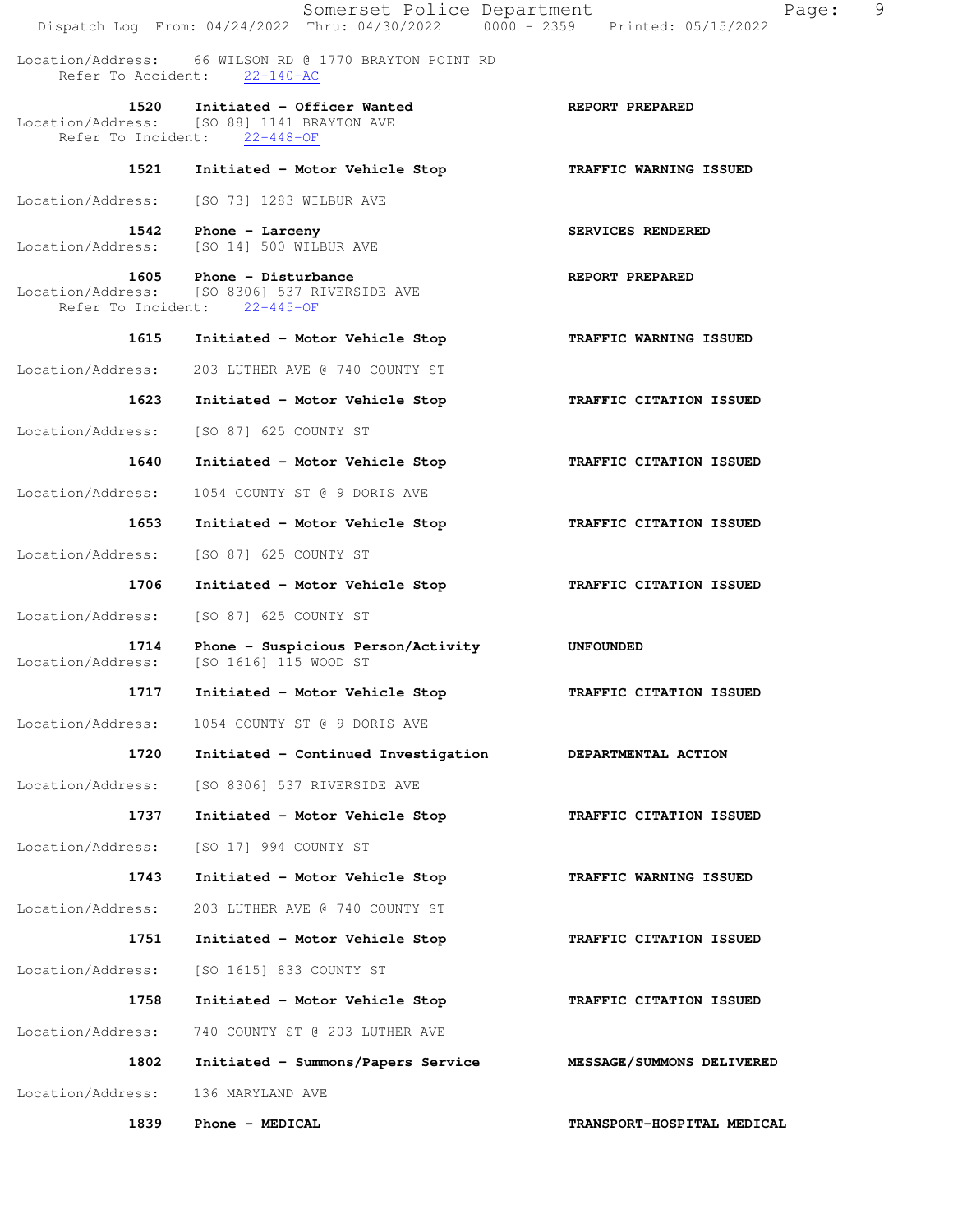Somerset Police Department Page: 10 Dispatch Log From: 04/24/2022 Thru: 04/30/2022 0000 - 2359 Printed: 05/15/2022

 Location/Address: [SO 9211] 37 MOHICAN RD  **1843 Initiated - Motor Vehicle Stop TRAFFIC CITATION ISSUED**  Location/Address: 203 LUTHER AVE @ 740 COUNTY ST  **1851 Initiated - Motor Vehicle Stop TRAFFIC CITATION ISSUED**  Location/Address: 610 COUNTY ST @ 233 HARRISON AVE  **1901 Initiated - Continued Investigation SERVICES RENDERED**  Location/Address: 116 HARRISON AVE  **1907 Initiated - Motor Vehicle Stop TRAFFIC CITATION ISSUED**  Location/Address: 237 GRANDVIEW AVE @ 472 COUNTY ST  **1932 Initiated - Motor Vehicle Stop TRAFFIC WARNING ISSUED**  Location/Address: 1212 COUNTY ST @ 264 WASHINGTON AVE  **1958 Initiated - Motor Vehicle Stop TRAFFIC CITATION ISSUED**  Location/Address: [SO 204] 525 COUNTY ST  **2022 Initiated - Continued Investigation INVESTIGATED**  Location/Address: [SO 88] 1141 BRAYTON AVE  **2028 Phone - Officer Wanted UNFOUNDED**  Location/Address: [SO 842] 985 COUNTY ST  **2323 Initiated - PREMISE CHECK DEPARTMENTAL ACTION** 

Location/Address: [SO L0000009] LINDEN DR

## **For Date: 04/27/2022 - Wednesday**

| Initiated - Motor Vehicle Stop            | TRAFFIC WARNING ISSUED       |
|-------------------------------------------|------------------------------|
| 1199 WILBUR AVE @ 861 BRAYTON POINT RD    |                              |
| Initiated - Motor Vehicle Stop            | TRAFFIC CITATION ISSUED      |
| [SO 197] 140 WOOD ST                      |                              |
| Phone - MEDICAL                           | REMOVED TO MENTAL HEALTH FAC |
| 25 PETER DR                               |                              |
| Initiated - PREMISE CHECK                 | DEPARTMENTAL ACTION          |
| [SO 136] 1804 COUNTY ST                   |                              |
| Initiated - PREMISE CHECK                 | DEPARTMENTAL ACTION          |
| [SO 51] 1236 COUNTY ST                    |                              |
| Initiated - PREMISE CHECK                 | DEPARTMENTAL ACTION          |
| Location/Address: [SO 137] 1083 COUNTY ST |                              |
| Initiated - PREMISE CHECK                 | DEPARTMENTAL ACTION          |
| [SO 1676] 891 COUNTY ST                   |                              |
| Initiated - PREMISE CHECK                 | DEPARTMENTAL ACTION          |
| Location/Address: [SO L0000009] LINDEN DR |                              |
|                                           |                              |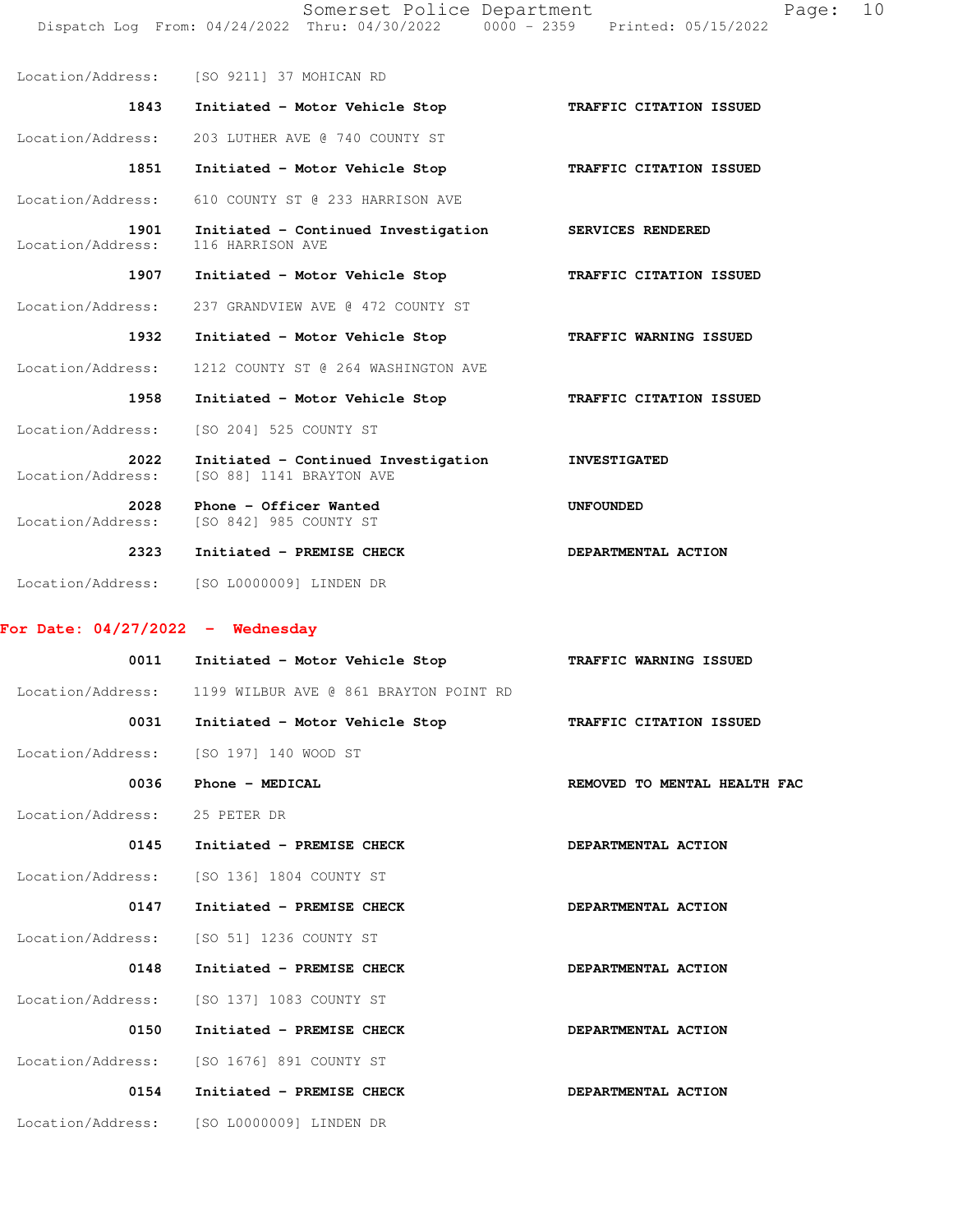Somerset Police Department Page: 11 Dispatch Log From: 04/24/2022 Thru: 04/30/2022 0000 - 2359 Printed: 05/15/2022 0159 Initiated - PREMISE CHECK **DEPARTMENTAL ACTION**  Location/Address: [SO 836] 740 COUNTY ST 0200 Initiated - PREMISE CHECK **DEPARTMENTAL ACTION** Location/Address: [SO 87] 625 COUNTY ST 0204 Initiated - PREMISE CHECK **DEPARTMENTAL ACTION**  Location/Address: [SO 421] 215 COUNTY ST 0205 Initiated - PREMISE CHECK **DEPARTMENTAL ACTION** Location/Address: [SO 1] 54 COUNTY ST  **0208 Initiated - Motor Vehicle Stop TRAFFIC CITATION ISSUED**  Location/Address: [SO 836] 740 COUNTY ST  **0213 Initiated - Motor Vehicle Stop TRAFFIC CITATION ISSUED**  Location/Address: [SO L0000023] 1606 RIVERSIDE AVE 0222 Initiated - PREMISE CHECK **DEPARTMENTAL ACTION**  Location/Address: [SO 88] 1141 BRAYTON AVE 0226 Initiated - PREMISE CHECK **DEPARTMENTAL ACTION**  Location/Address: [SO 92] 700 READ ST 0227 Initiated - PREMISE CHECK **DEPARTMENTAL ACTION** Location/Address: [SO 1093] 830 READ ST 0229 Initiated - PREMISE CHECK **DEPARTMENTAL ACTION** Location/Address: [SO 4625] READ ST  **0549 Phone - Officer Wanted PERPETRATOR(S) GONE**  Location/Address: [SO 138] 1878 WILBUR AVE Apt. #120  **0622 Initiated - Motor Vehicle Stop TRAFFIC CITATION ISSUED**  Location/Address: [SO 4726] 1300 WILBUR AVE 0634 Initiated - PREMISE CHECK **DEPARTMENTAL ACTION**  Location/Address: [SO L0000009] LINDEN DR  **0640 Initiated - Motor Vehicle Stop TRAFFIC CITATION ISSUED**  Location/Address: [SO 1] 54 COUNTY ST 0714 Initiated - PREMISE CHECK **DEPARTMENTAL ACTION**  Location/Address: [SO L0000028] SIMBROM DR **0740** Initiated - Public Service Other SERVICES RENDERED Location/Address: [SO 88] 1141 BRAYTON AVE [SO 88] 1141 BRAYTON AVE  **0925 Initiated - Continued Investigation DEPARTMENTAL ACTION**  Location/Address: [SO 2838] 505 GRAND ARMY HWY  **0944 Phone - 911 Hang up/Aban line/Unf Call ACCIDENTAL 9-1-1 CALL**  Location/Address: 33 GROVE AVE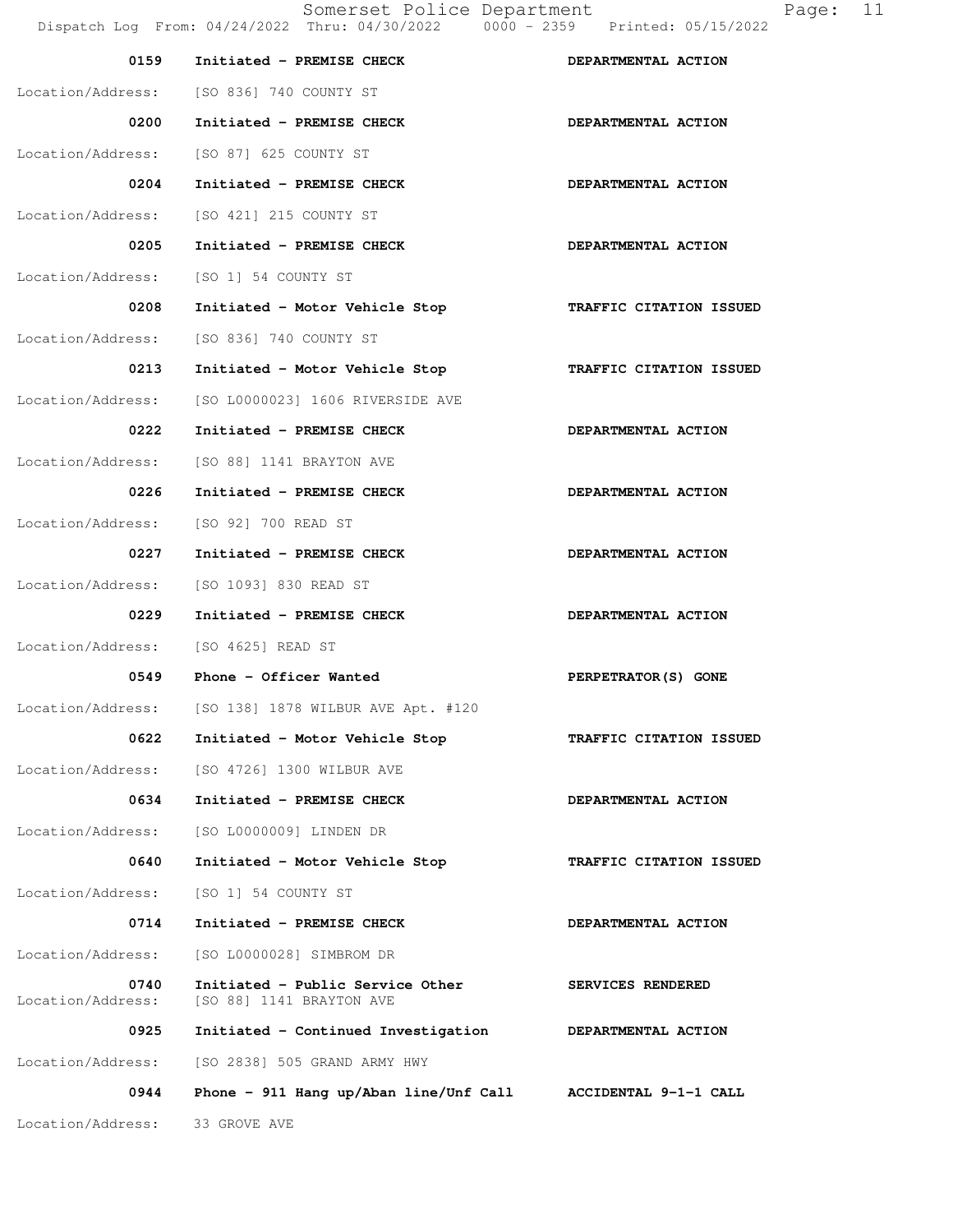|                                                 | Somerset Police Department<br>Dispatch Log From: 04/24/2022 Thru: 04/30/2022 0000 - 2359 Printed: 05/15/2022 | 12<br>Page:                |
|-------------------------------------------------|--------------------------------------------------------------------------------------------------------------|----------------------------|
| 1008<br>Location/Address:                       | Phone - Missing Person<br>1387 VINE ST                                                                       | REPORT PREPARED            |
| 1026                                            | Initiated - Motor Vehicle Stop                                                                               | TRAFFIC WARNING ISSUED     |
| Location/Address:                               | 500 READ ST @ 985 BRAYTON AVE                                                                                |                            |
| 1036                                            | Phone - Suspicious Person/Activity                                                                           | DEPARTMENTAL ACTION        |
| Location/Address:                               | [SO L0000046] MAIN ST                                                                                        |                            |
| 1038                                            | Phone - Fire Alarm                                                                                           | ACCIDENTAL/DEFECTIVE ALARM |
| Location/Address:                               | [SO 9831] 550 GRAND ARMY HWY                                                                                 |                            |
| 1058<br>Location/Address:                       | Initiated - Continued Investigation<br>[SO 8123] 465 COUNTY ST                                               | <b>INVESTIGATED</b>        |
| 1125                                            | Initiated - Motor Vehicle Stop                                                                               | TRAFFIC CITATION ISSUED    |
| Location/Address:                               | [SO 7048] 231 RIVERSIDE AVE                                                                                  |                            |
| 1132                                            | Initiated - Motor Vehicle Stop                                                                               | TRAFFIC CITATION ISSUED    |
| Location/Address:                               | [SO 9649] 1273 GRAND ARMY HWY                                                                                |                            |
| 1135                                            | Phone - MEDICAL                                                                                              | TRANSPORT-HOSPITAL MEDICAL |
| Location/Address:                               | [SO 9774] 7 BODWELL ST                                                                                       |                            |
| 1320                                            | Initiated - Motor Vehicle Stop                                                                               | TRAFFIC CITATION ISSUED    |
| Location/Address:                               | 1 STEVENS ST @ 1707 RIVERSIDE AVE                                                                            |                            |
| 1331<br>Location/Address:                       | Initiated - Continued Investigation<br>[SO 88] 1141 BRAYTON AVE                                              | <b>INVESTIGATED</b>        |
| 1332<br>Refer To Incident:                      | Walk-In - Officer Wanted<br>Location/Address: [SO 204] 525 COUNTY ST<br>$22 - 451 - OF$                      | REPORT PREPARED            |
| 1333                                            | Initiated - Motor Vehicle Stop                                                                               | TRAFFIC CITATION ISSUED    |
| Location/Address:                               | 172 COUNTY ST @ 1 STEVENS ST                                                                                 |                            |
| 1346                                            | Initiated - Motor Vehicle Stop                                                                               | TRAFFIC CITATION ISSUED    |
| Location/Address:                               | [SO L0000023] 1606 RIVERSIDE AVE                                                                             |                            |
| 1348<br>Location/Address:                       | Initiated - Officer Wanted<br>[SO 88] 1141 BRAYTON AVE                                                       | <b>INVESTIGATED</b>        |
| 1356<br>Location/Address:<br>Refer To Incident: | Phone - Officer Wanted<br>[SO 8278] 336 MAIN ST Apt. #1<br>$22 - 452 - 0F$                                   | REPORT PREPARED            |
| 1357                                            | Initiated - Motor Vehicle Stop                                                                               | TRAFFIC CITATION ISSUED    |
| Location/Address:<br>Refer To Arrest:           | [SO 268] 287 COUNTY ST<br>$22 - 153 - AR$                                                                    |                            |
| Arrest:<br>Address:                             | REYNOLDS, BRANDY A<br>127 HORNBINE RD REHOBOTH, MA                                                           |                            |
| Age:<br>Charges:                                | 28<br>WARRANT, STRAIGHT                                                                                      |                            |
| 1427                                            | Initiated - Summons/Papers Service MESSAGE/SUMMONS DELIVERED                                                 |                            |
| Location/Address:                               | 192 ANCHOR DR                                                                                                |                            |
| 1458                                            | Initiated - Motor Vehicle Stop                                                                               | TRAFFIC CITATION ISSUED    |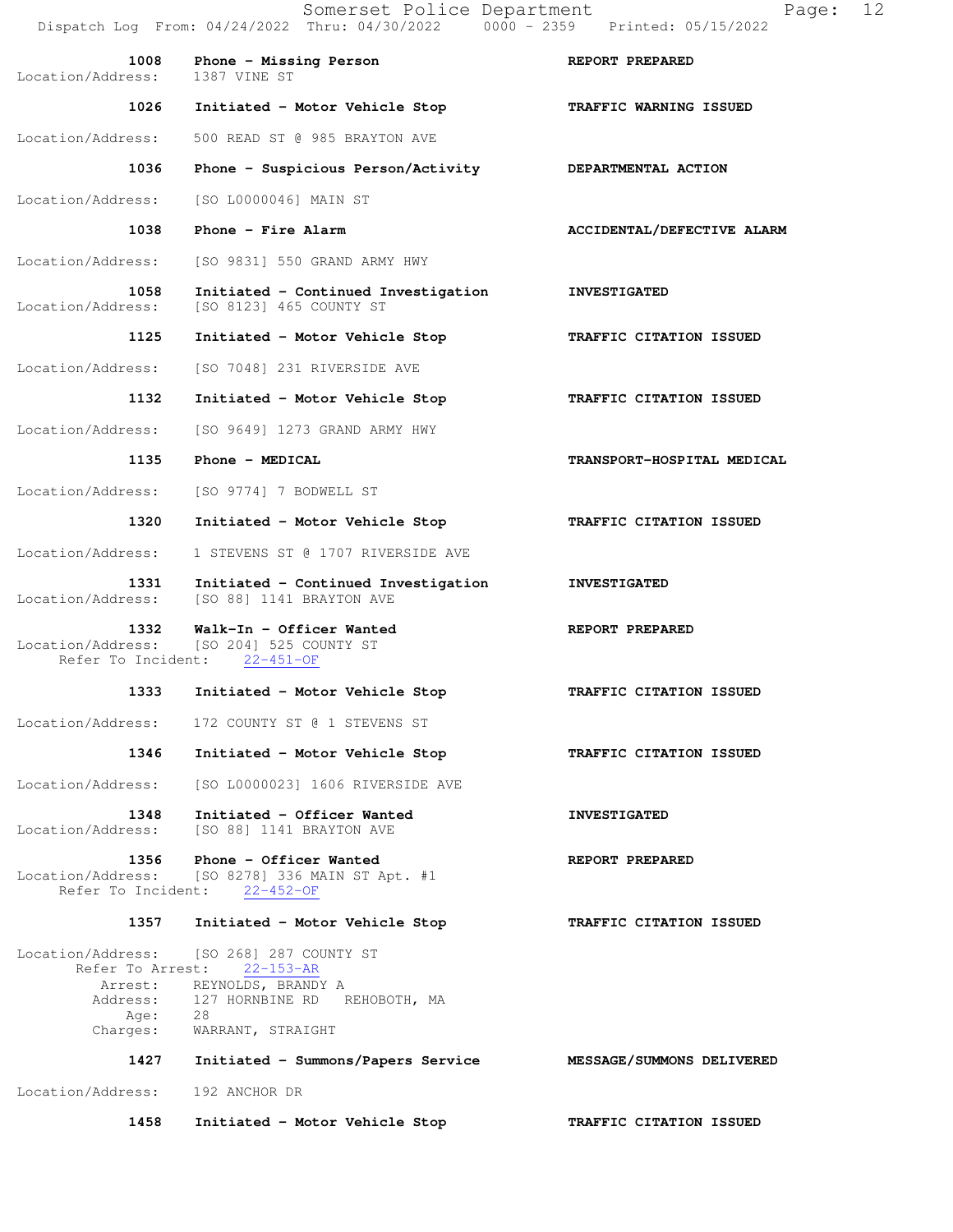|                           | Somerset Police Department<br>Dispatch Log From: 04/24/2022 Thru: 04/30/2022 0000 - 2359 Printed: 05/15/2022 | 13<br>Page:                 |
|---------------------------|--------------------------------------------------------------------------------------------------------------|-----------------------------|
|                           | Location/Address: [SO 2301] 34 RIVERSIDE AVE                                                                 |                             |
| 1521                      | Phone - Alarm Burglar/Holdup                                                                                 | ACCIDENTAL/DEFECTIVE ALARM  |
| Location/Address:         | 80 LINDEN DR                                                                                                 |                             |
| 1530                      | Initiated - Summons/Papers Service MESSAGE/SUMMONS NOT DELIVERED                                             |                             |
| Location/Address:         | [SO 9159] 1139 COUNTY ST                                                                                     |                             |
| 1558<br>Location/Address: | Phone - Officer Wanted<br>[SO 182] 1152 RIVERSIDE AVE                                                        | <b>ADVICE GIVEN</b>         |
| 1623                      | Phone - MEDICAL                                                                                              | TRANSPORT-HOSPITAL MEDICAL  |
| Location/Address:         | [SO 164] 102 SHAWOMET AVE Apt. #2                                                                            |                             |
| 1711                      | Initiated - Parking Violation                                                                                | PARKING TICKET ISSUED       |
| Location/Address:         | BUXTON AVE                                                                                                   |                             |
| 1716                      | Initiated - Motor Vehicle Stop                                                                               | TRAFFIC WARNING ISSUED      |
| Location/Address:         | [SO 1008] 681 RIVERSIDE AVE                                                                                  |                             |
| 1724                      | Phone - Animal Complaint                                                                                     | DEPARTMENTAL ACTION         |
| Location:                 | BEHIND EUGENE MURPHY VILLAGE J49                                                                             |                             |
| 1725                      | Walk-In - Officer Wanted                                                                                     | NO POLICE SERVICE NECESSARY |
| Location/Address:         | [SO 164] 102 SHAWOMET AVE                                                                                    |                             |
| 1742                      | Phone - MEDICAL                                                                                              | TRANSPORT-HOSPITAL MEDICAL  |
| Location/Address:         | 52 EVANS ST                                                                                                  |                             |
| 1749                      | Initiated - Motor Vehicle Stop                                                                               | TRAFFIC WARNING ISSUED      |
| Location/Address:         | 223 BUFFINTON ST @ 994 COUNTY ST                                                                             |                             |
| 1755<br>Location/Address: | Walk-In - Officer Wanted<br>[SO 182] 1152 RIVERSIDE AVE                                                      | SERVICES RENDERED           |
| 1850                      | Initiated - Motor Vehicle Stop                                                                               | TRAFFIC WARNING ISSUED      |
| Location/Address:         | 12 DEL-TOM LN @ 771 WILBUR AVE                                                                               |                             |
| 1906<br>Location/Address: | Walk-In - Officer Wanted<br>[SO 182] 1152 RIVERSIDE AVE                                                      | SERVICES RENDERED           |
| 1909                      | Phone - MEDICAL                                                                                              | TRANSPORT-HOSPITAL MEDICAL  |
| Location/Address:         | 3200 COUNTY ST Apt. #231B                                                                                    |                             |
| 1930<br>Location/Address: | Phone - Notification<br>120 RILEY AVE                                                                        | SERVICES RENDERED           |
| 2020                      | Initiated - Summons/Papers Service                                                                           | MESSAGE/SUMMONS DELIVERED   |
| Location/Address:         | [SO 1297] 191 ANCHOR DR                                                                                      |                             |
| 2022<br>Location/Address: | Phone - Check Well Being<br>349 FOLEY AVE                                                                    | <b>INVESTIGATED</b>         |
| 2025<br>Location/Address: | Phone - Auto Lockout<br>53 WOODLAND DR                                                                       | SERVICES RENDERED           |
| 2027                      | Initiated - Summons/Papers Service                                                                           | MESSAGE/SUMMONS DELIVERED   |
| Location/Address:         | [SO 8278] 336 MAIN ST                                                                                        |                             |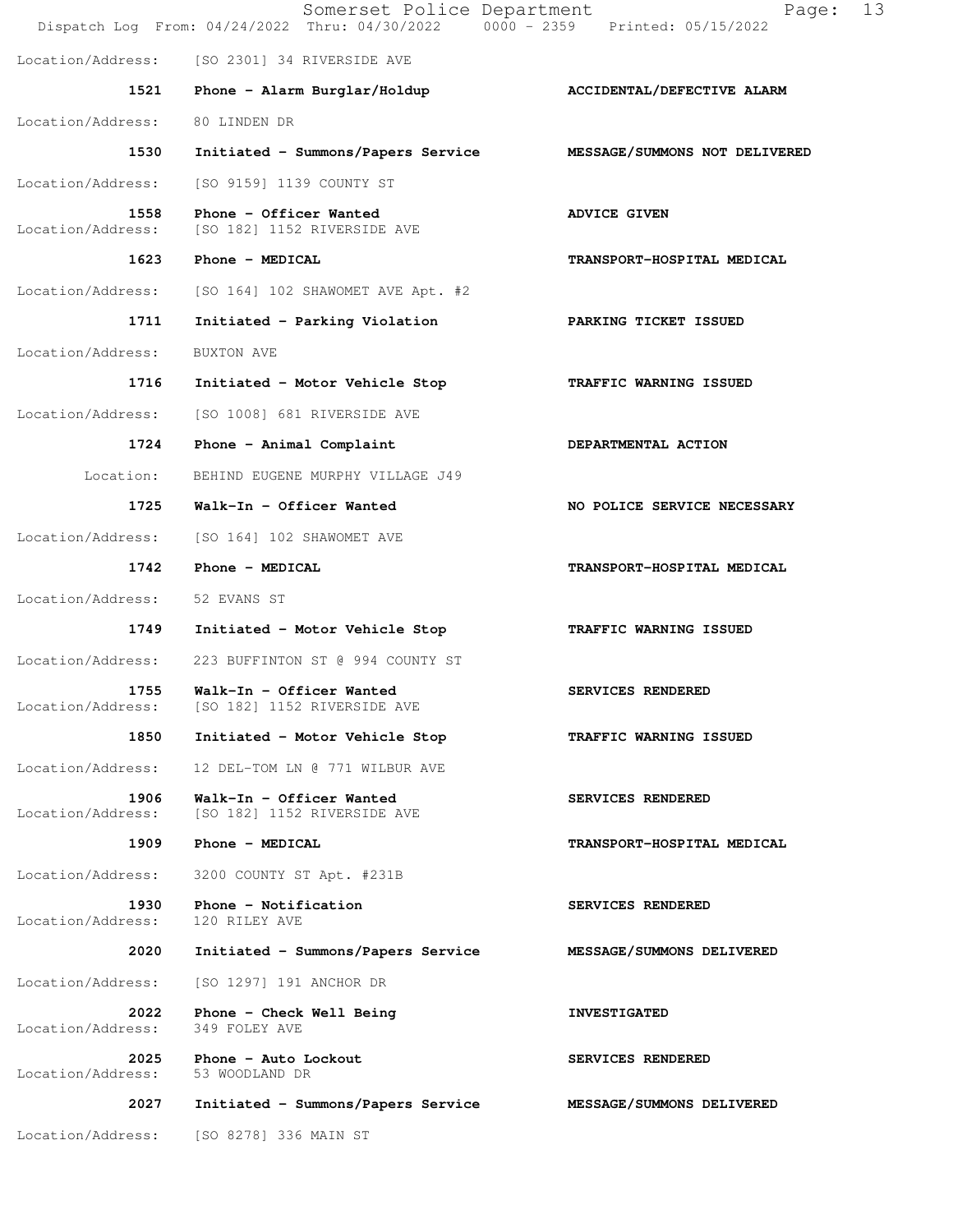| 2049                              | Initiated - PREMISE CHECK    | DEPARTMENTAL ACTION        |
|-----------------------------------|------------------------------|----------------------------|
| Location/Address:                 | [SO L0000028] SIMBROM DR     |                            |
| 2104                              | Phone - MEDICAL              | TRANSPORT-HOSPITAL MEDICAL |
| Location/Address:                 | ISO 96761 91 HEMLOCK ST      |                            |
| For Date: $04/28/2022 -$ Thursday |                              |                            |
| 0049                              | Phone - Alarm Burglar/Holdup | ACCIDENTAL/DEFECTIVE ALARM |
| Location/Address:                 | [SO 9341] 564 GRAND ARMY HWY |                            |
| 0100                              | Initiated - PREMISE CHECK    | DEPARTMENTAL ACTION        |

Location/Address: [SO 1] 54 COUNTY ST

- 0101 Initiated PREMISE CHECK **DEPARTMENTAL ACTION**  Location/Address: [SO 421] 215 COUNTY ST 0102 Initiated - PREMISE CHECK **DEPARTMENTAL ACTION**
- Location/Address: [SO 268] 287 COUNTY ST
- 0103 Initiated PREMISE CHECK **DEPARTMENTAL ACTION** Location/Address: [SO 87] 625 COUNTY ST
- 0104 Initiated PREMISE CHECK **DEPARTMENTAL ACTION** Location/Address: [SO L0000046] MAIN ST
- 0106 Initiated PREMISE CHECK **DEPARTMENTAL ACTION** Location/Address: [SO 836] 740 COUNTY ST
- 0107 Initiated PREMISE CHECK **DEPARTMENTAL ACTION** Location/Address: [SO 133] 582 SOUTH ST
- 0107 Initiated PREMISE CHECK **DEPARTMENTAL ACTION** Location/Address: [SO 1676] 891 COUNTY ST
- 0108 Initiated PREMISE CHECK **DEPARTMENTAL ACTION** Location/Address: [SO 5692] 900 COUNTY ST
- 0109 Initiated PREMISE CHECK **DEPARTMENTAL ACTION** Location/Address: [SO 1024] 2722 COUNTY ST
- 0109 Initiated PREMISE CHECK **DEPARTMENTAL ACTION**  Location/Address: [SO 9111] 927 COUNTY ST 0110 Initiated - PREMISE CHECK **DEPARTMENTAL ACTION** Location/Address: [SO 12] 2732 COUNTY ST
- 0110 Initiated PREMISE CHECK **DEPARTMENTAL ACTION**  Location/Address: [SO 842] 985 COUNTY ST
	- 0111 Initiated PREMISE CHECK **DEPARTMENTAL ACTION**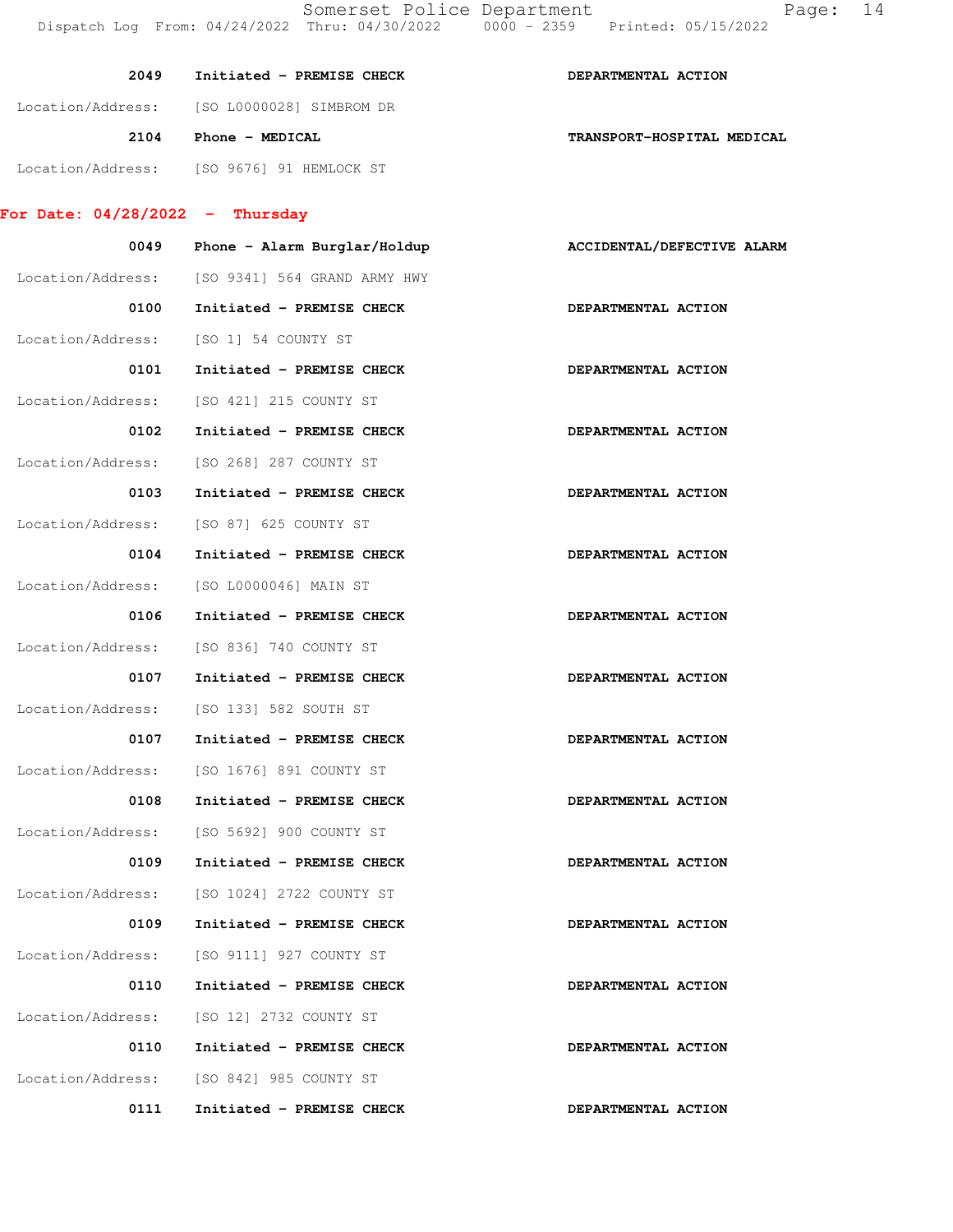| 05/15/2022 | $    -$ |  |
|------------|---------|--|
|            |         |  |

| 0111                                | Initiated - PREMISE CHECK                     | DEPARTMENTAL ACTION |
|-------------------------------------|-----------------------------------------------|---------------------|
|                                     | Location/Address: [SO 6046] 296 BUFFINTON ST  |                     |
| 0112                                | Initiated - PREMISE CHECK                     | DEPARTMENTAL ACTION |
| Location/Address:                   | [SO L0000009] LINDEN DR                       |                     |
| 0112                                | Initiated - PREMISE CHECK                     | DEPARTMENTAL ACTION |
|                                     | Location/Address: [SO 178] 2900 COUNTY ST     |                     |
| 0114                                | Initiated - PREMISE CHECK                     | DEPARTMENTAL ACTION |
|                                     | Location/Address: [SO L0000019] COUNTY ST     |                     |
| 0114                                | Initiated - PREMISE CHECK                     | DEPARTMENTAL ACTION |
| Location/Address:                   | [SO 23] 1072 COUNTY ST                        |                     |
| 0115                                | Initiated - PREMISE CHECK                     | DEPARTMENTAL ACTION |
| Location/Address:                   | [SO 137] 1083 COUNTY ST                       |                     |
| 0117                                | Initiated - PREMISE CHECK                     | DEPARTMENTAL ACTION |
| Location/Address:                   | [SO 57] 1142 COUNTY ST                        |                     |
| 0118                                | Initiated - PREMISE CHECK                     | DEPARTMENTAL ACTION |
| Location/Address:                   | [SO 1677] 580 WHETSTONE HILL RD               |                     |
| 0118                                | Initiated - PREMISE CHECK                     | DEPARTMENTAL ACTION |
| Location/Address:                   | [SO 51] 1236 COUNTY ST                        |                     |
| 0223                                | Initiated - PREMISE CHECK                     | DEPARTMENTAL ACTION |
| Location/Address:                   | [SO 197] 140 WOOD ST                          |                     |
| 0223                                | Initiated - PREMISE CHECK                     | DEPARTMENTAL ACTION |
|                                     | Location/Address: [SO 11] 538 CHACE ST        |                     |
| 0226                                | Initiated - PREMISE CHECK                     | DEPARTMENTAL ACTION |
|                                     | Location/Address: [SO 88] 1141 BRAYTON AVE    |                     |
| 0229                                | Initiated - PREMISE CHECK                     | DEPARTMENTAL ACTION |
|                                     | Location/Address: [SO 92] 700 READ ST         |                     |
| 0230                                | Initiated - PREMISE CHECK                     | DEPARTMENTAL ACTION |
|                                     | Location/Address: [SO 92] 700 READ ST         |                     |
| 0230                                | Initiated - PREMISE CHECK                     | DEPARTMENTAL ACTION |
|                                     | Location/Address: [SO 153] 4231 RIVERSIDE AVE |                     |
| 0231                                | Initiated - PREMISE CHECK                     | DEPARTMENTAL ACTION |
|                                     | Location/Address: [SO 163] 3828 RIVERSIDE AVE |                     |
| 0231                                | Initiated - PREMISE CHECK                     | DEPARTMENTAL ACTION |
| Location/Address: [SO 4625] READ ST |                                               |                     |
| 0604                                | Initiated - PREMISE CHECK                     | DEPARTMENTAL ACTION |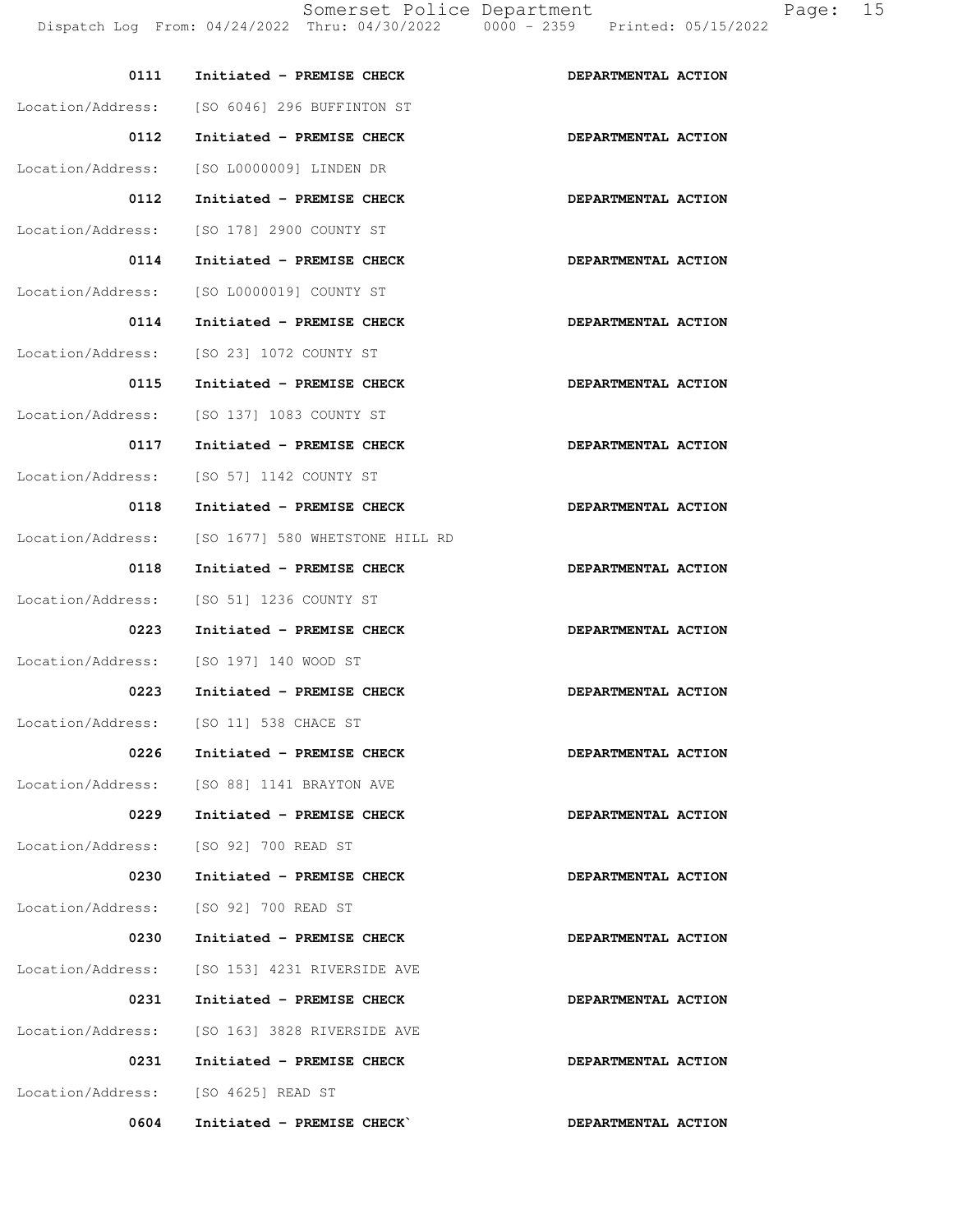|                                               | Somerset Police Department<br>Dispatch Log From: 04/24/2022 Thru: 04/30/2022 0000 - 2359 Printed: 05/15/2022 | 16<br>Page:                 |
|-----------------------------------------------|--------------------------------------------------------------------------------------------------------------|-----------------------------|
|                                               | Location/Address: [SO L0000028] SIMBROM DR                                                                   |                             |
|                                               | 0807 Initiated - Officer Wanted<br>Location/Address: [SO 87] 625 COUNTY ST<br>Refer To Incident: 22-454-OF   | <b>REPORT PREPARED</b>      |
| Location/Address:                             | 0826 Initiated - Continued Investigation<br>HOME ST                                                          | REPORT PREPARED             |
| 0935                                          | Initiated - Officer Wanted<br>Location/Address: [SO 87] 625 COUNTY ST<br>Refer To Incident: 22-455-OF        | REPORT PREPARED             |
| 0956                                          | Initiated - Continued Investigation<br>Location/Address: [SO 87] 625 COUNTY ST                               | REPORT PREPARED             |
| 1023                                          | Initiated - Continued Investigation<br>Location/Address: [SO 204] 525 COUNTY ST                              | <b>INVESTIGATED</b>         |
|                                               | 1040 Phone - Officer Wanted                                                                                  | DEPARTMENTAL ACTION         |
|                                               | Location/Address: [SO 2456] 1133 GRAND ARMY HWY<br>Refer To Incident: 22-456-OF                              |                             |
| 1049                                          | Phone - Officer Wanted                                                                                       | NO POLICE SERVICE NECESSARY |
| Location/Address:                             | 368 MASSACHUSETTS AVE                                                                                        |                             |
| 1112                                          | Initiated - Motor Vehicle Stop                                                                               | TRAFFIC CITATION ISSUED     |
| Location/Address:                             | [SO 87] 625 COUNTY ST                                                                                        |                             |
| Location/Address: 89 SPRUCE ST                | 1121 Phone - Officer Wanted                                                                                  | <b>INVESTIGATED</b>         |
| 1122                                          | Initiated - Motor Vehicle Stop                                                                               | TRAFFIC WARNING ISSUED      |
| Location/Address:                             | 881 WILBUR AVE @ 122 BAYVIEW AVE                                                                             |                             |
| 1130                                          | Initiated - Motor Vehicle Stop                                                                               | TRAFFIC CITATION ISSUED     |
| Location/Address:                             | 740 COUNTY ST @ 203 LUTHER AVE                                                                               |                             |
| 1141                                          | Initiated - Motor Vehicle Stop                                                                               | TRAFFIC CITATION ISSUED     |
| Location/Address:                             | 203 LUTHER AVE @ 740 COUNTY ST                                                                               |                             |
| 1201                                          | Initiated - Continued Investigation                                                                          | PROPERTY RETURNED TO OWNER  |
| Location/Address:                             | [SO 2456] 1133 GRAND ARMY HWY                                                                                |                             |
| 1206                                          | Initiated - Motor Vehicle Stop                                                                               | TRAFFIC CITATION ISSUED     |
| Location/Address:                             | [SO 51] 1236 COUNTY ST                                                                                       |                             |
| 1221                                          | Initiated - Motor Vehicle Stop                                                                               | TRAFFIC CITATION ISSUED     |
| Location/Address:                             | 223 BUFFINTON ST @ 994 COUNTY ST                                                                             |                             |
| 1235<br>Location/Address:<br>Refer To Arrest: | Initiated - Suspicious Auto<br>WHETSTONE HILL RD<br>22-156-AR                                                | REPORT PREPARED             |
| Arrest:<br>Address:                           | RIVERA, ROBERTO<br>279 WASHINGTON ST TAUNTON, MA                                                             |                             |
| Age:<br>Charges:                              | 18<br>ARREST FOR OTHER DEPARTMENT                                                                            |                             |
| 1236                                          | Initiated - Motor Vehicle Stop                                                                               | TRAFFIC CITATION ISSUED     |
| Location/Address:                             | [SO 87] 625 COUNTY ST                                                                                        |                             |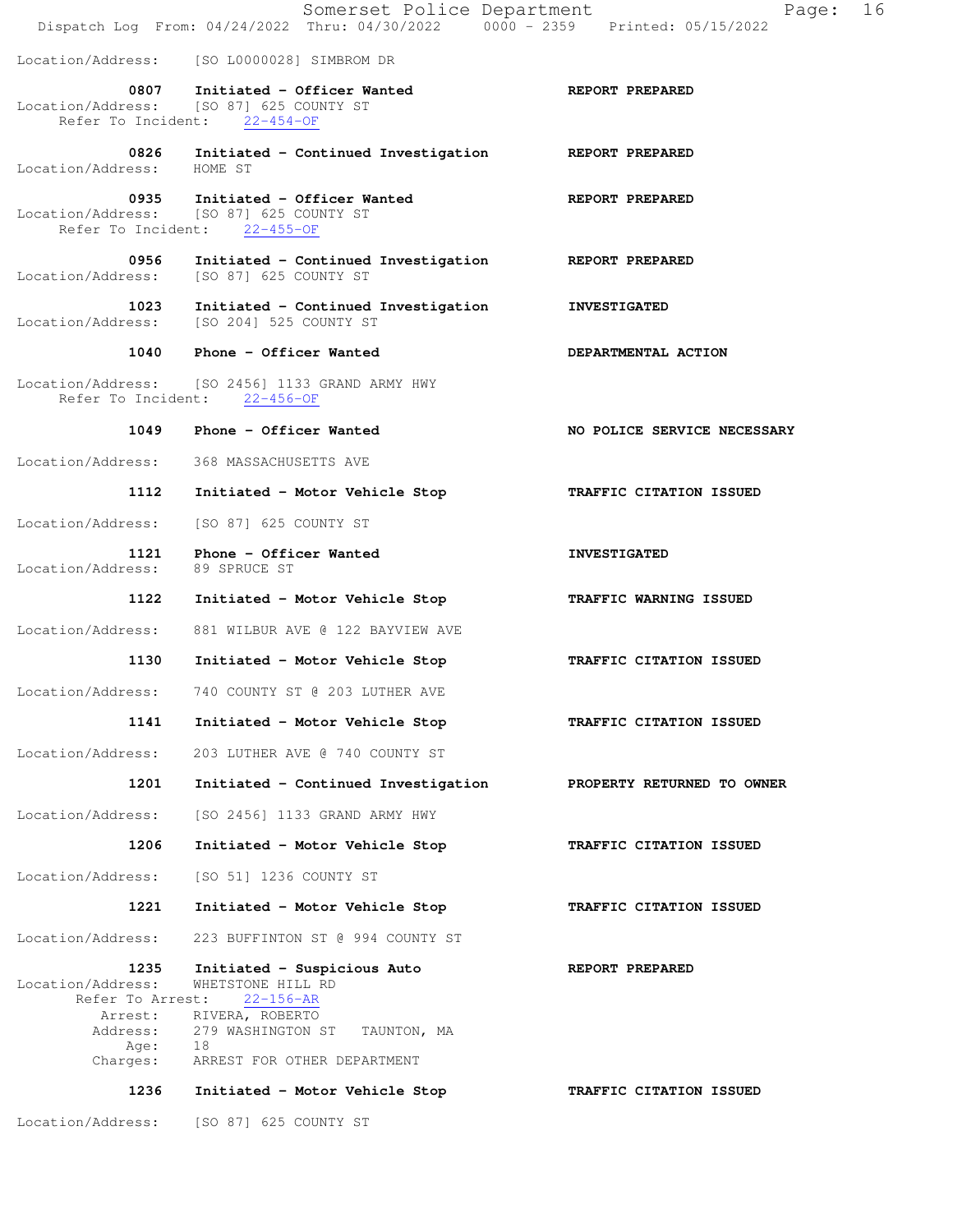Somerset Police Department Page: 17 Dispatch Log From: 04/24/2022 Thru: 04/30/2022 0000 - 2359 Printed: 05/15/2022  **1246 Initiated - Motor Vehicle Stop TRAFFIC CITATION ISSUED**  Location/Address: 223 BUFFINTON ST @ 994 COUNTY ST  **1254 Initiated - Motor Vehicle Stop TRAFFIC CITATION ISSUED**  Location/Address: [SO 87] 625 COUNTY ST  **1347 Initiated - Motor Vehicle Stop TRAFFIC CITATION ISSUED**  Location/Address: 9 DORIS AVE @ 1054 COUNTY ST  **1348 Initiated - Motor Vehicle Stop TRAFFIC CITATION ISSUED**  Location/Address: [SO 8068] 381 WILBUR AVE  **1352 Initiated - Motor Vehicle Stop TRAFFIC CITATION ISSUED**  Location/Address: 36 BOWKER TER @ 833 COUNTY ST  **1404 Initiated - Motor Vehicle Stop TRAFFIC CITATION ISSUED**  Location/Address: [SO 1034] 475 COUNTY ST  **1429 Initiated - Motor Vehicle Stop TRAFFIC CITATION ISSUED**  Location/Address: [SO 87] 625 COUNTY ST **1436** Phone - Accident **REPORT PREPARED**  Location/Address: [SO 27] 1255 GRAND ARMY HWY Refer To Accident: 22-141-AC 1501 Initiated - Transport Citizen **SERVICES RENDERED** Location/Address: [SO 8123] 465 COUNTY ST  **1523 Initiated - Continued Investigation DEPARTMENTAL ACTION**  Location/Address: [SO 2251] 1752 READ ST 1851 Walk-In - Officer Wanted **REPORT PREPARED**  Location/Address: 349 FOLEY AVE Refer To Incident: 22-457-OF  **2015 Initiated - Summons/Papers Service MESSAGE/SUMMONS DELIVERED**  Location/Address: [SO 9159] 1139 COUNTY ST  **2027 Initiated - PREMISE CHECK DEPARTMENTAL ACTION**  Location/Address: [SO L0000028] SIMBROM DR  **2030 Initiated - Motor Vehicle Stop TRAFFIC CITATION ISSUED**  Location/Address: 1385 READ ST @ 62 ALFRED ST  **2031 Initiated - Motor Vehicle Stop TRAFFIC CITATION ISSUED**  Location/Address: 4231 RIVERSIDE AVE @ 481 SOUTH ST  **2038 Initiated - Motor Vehicle Stop TRAFFIC CITATION ISSUED**  Location/Address: 1749 READ ST @ 44 ATLAS AVE  **2205 Phone - Accident REPORT PREPARED**  Location/Address: [SO 2] 535 GRAND ARMY HWY Refer To Accident: 22-142-AC 2353 Phone - Notification **MESSAGE/SUMMONS DELIVERED** Location/Address: 133 RICE AVE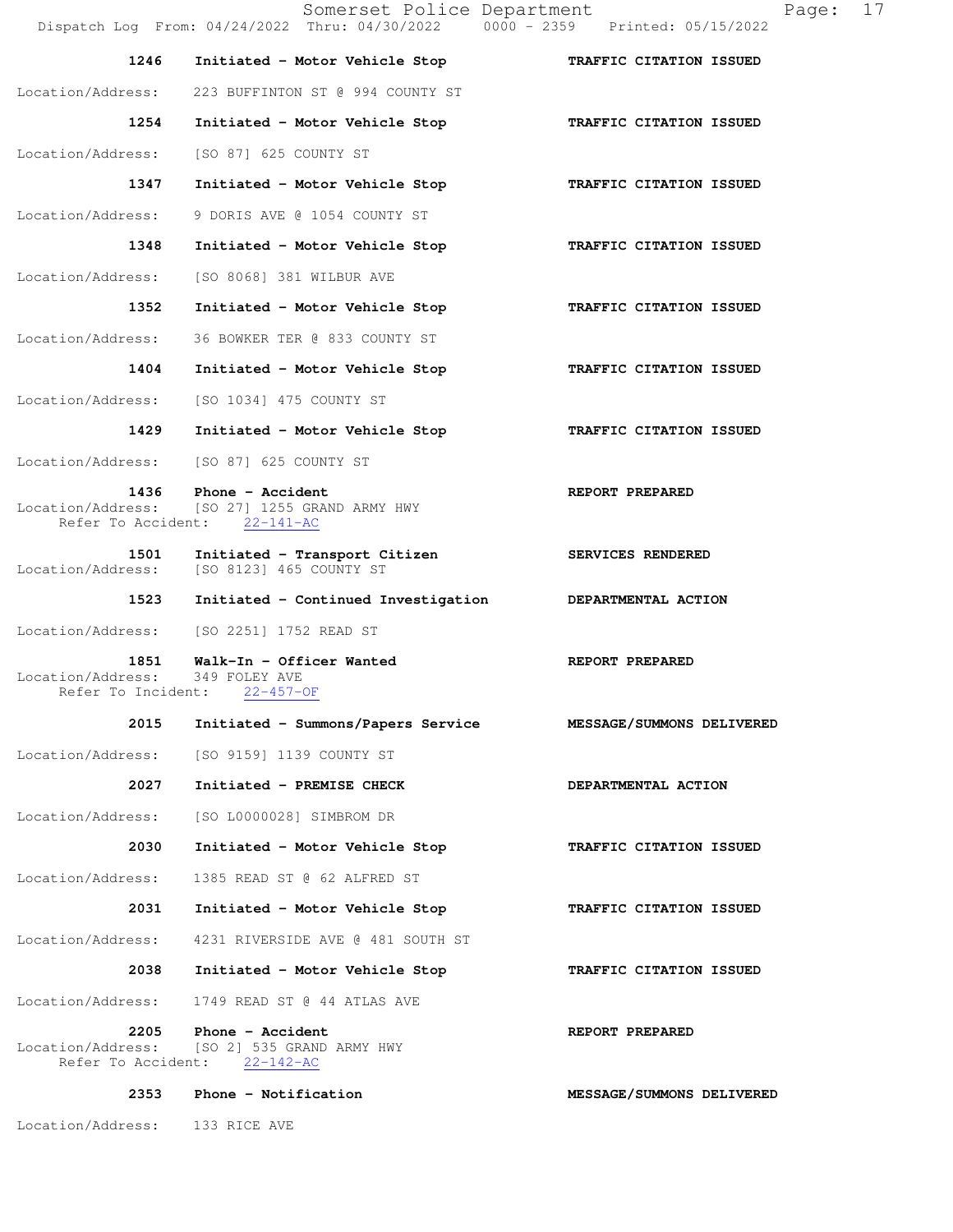Somerset Police Department Page: 18 Dispatch Log From: 04/24/2022 Thru: 04/30/2022 0000 - 2359 Printed: 05/15/2022

## **For Date: 04/29/2022 - Friday**

| 0105              | Initiated - PREMISE CHECK                     | DEPARTMENTAL ACTION    |
|-------------------|-----------------------------------------------|------------------------|
|                   | Location/Address: [SO 8306] 537 RIVERSIDE AVE |                        |
| 0108              | Initiated - PREMISE CHECK                     | DEPARTMENTAL ACTION    |
| Location/Address: | [SO 9588] 1280 WILBUR AVE                     |                        |
| 0114              | Initiated - PREMISE CHECK                     | DEPARTMENTAL ACTION    |
| Location/Address: | [SO 88] 1141 BRAYTON AVE                      |                        |
| 0119              | Initiated - PREMISE CHECK                     | DEPARTMENTAL ACTION    |
| Location/Address: | [SO 138] 1878 WILBUR AVE                      |                        |
| 0124              | Initiated - PREMISE CHECK                     | DEPARTMENTAL ACTION    |
| Location/Address: | [SO 179] 2756 COUNTY ST                       |                        |
| 0124              | Initiated - PREMISE CHECK                     | DEPARTMENTAL ACTION    |
| Location/Address: | [SO 197] 140 WOOD ST                          |                        |
| 0125              | Initiated - PREMISE CHECK                     | DEPARTMENTAL ACTION    |
| Location/Address: | [SO 136] 1804 COUNTY ST                       |                        |
| 0128              | Initiated - PREMISE CHECK                     | DEPARTMENTAL ACTION    |
| Location/Address: | [SO 178] 2900 COUNTY ST                       |                        |
| 0129              | Initiated - Motor Vehicle Stop                | TRAFFIC WARNING ISSUED |
| Location/Address: | 740 COUNTY ST @ 203 LUTHER AVE                |                        |
| 0134              | Initiated - PREMISE CHECK                     | DEPARTMENTAL ACTION    |
|                   | Location/Address: [SO 87] 625 COUNTY ST       |                        |
| 0137              | Initiated - PREMISE CHECK                     | DEPARTMENTAL ACTION    |
|                   | Location/Address: [SO 1] 54 COUNTY ST         |                        |
| 0138              | Initiated - PREMISE CHECK                     | DEPARTMENTAL ACTION    |
|                   | Location/Address: [SO 190] 476 READ ST        |                        |
| 0145              | Initiated - PREMISE CHECK                     | DEPARTMENTAL ACTION    |
| Location/Address: | [SO 4307] 815 GRAND ARMY HWY                  |                        |
| 0159              | Initiated - PREMISE CHECK                     | DEPARTMENTAL ACTION    |
| Location/Address: | [SO 88] 1141 BRAYTON AVE                      |                        |
| 0206              | Initiated - PREMISE CHECK                     | DEPARTMENTAL ACTION    |
| Location/Address: | [SO L0000019] COUNTY ST                       |                        |
| 0210              | Initiated - PREMISE CHECK                     | DEPARTMENTAL ACTION    |
|                   | Location/Address: [SO 137] 1083 COUNTY ST     |                        |
| 0214              | Initiated - PREMISE CHECK                     | DEPARTMENTAL ACTION    |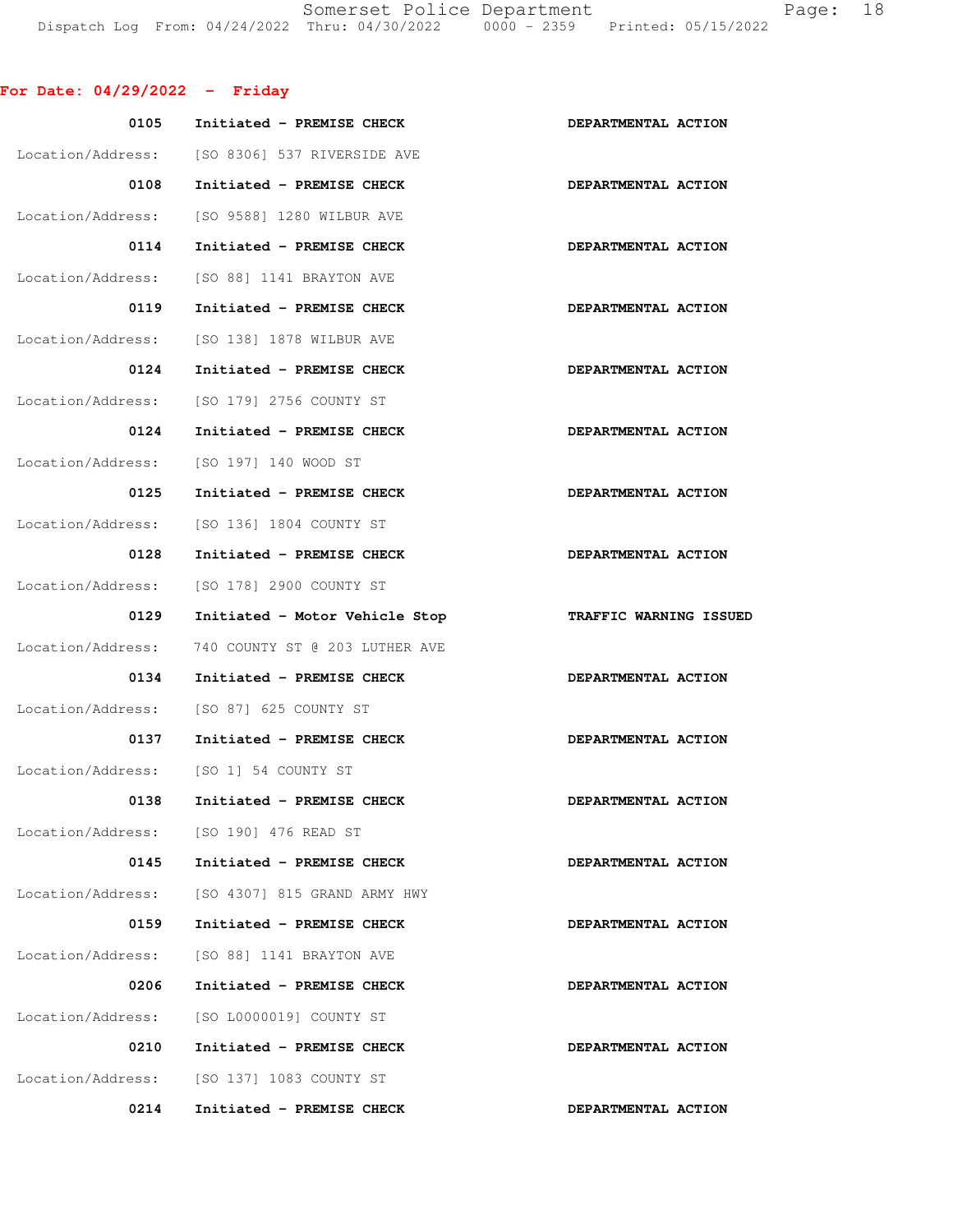Location/Address: E RTE 195 HWY<br>Refer To Incident: 22-458-OF Refer To Incident:  **0602 Initiated - Assist Other Agency SERVICES RENDERED**  Location/Address: [SO 138] 1878 WILBUR AVE  **0640 Initiated - Motor Vehicle Stop TRAFFIC CITATION ISSUED**  Location/Address: [SO 2] 535 GRAND ARMY HWY  **0652 Initiated - Motor Vehicle Stop TRAFFIC CITATION ISSUED**  Location/Address: 265 READ ST @ 95 HAROLD AVE  **0707 Initiated - Motor Vehicle Stop TRAFFIC CITATION ISSUED**  Location/Address: [SO 8123] 465 COUNTY ST  **0717 Initiated - Motor Vehicle Stop TRAFFIC CITATION ISSUED**  Location/Address: CLIFFORD M. HOLLAND RD 0741 Phone - Check Well Being **TRANSPORT OUT OF TOWN**  Location/Address: 405 REGAN RD 0745 Initiated - Public Service Other **DEPARTMENTAL ACTION** Location/Address: [SO 88] 1141 BRAYTON AVE 0856 Walk-In - Accident **REPORT PREPARED** Location/Address: [SO 1011] 1089 COUNTY ST Refer To Accident: 22-143-AC 1000 Initiated - PREMISE CHECK **DEPARTMENTAL ACTION**  Location/Address: 51 SWAMPSCOTT RD  **1042 Initiated - Motor Vehicle Stop TRAFFIC CITATION ISSUED**  Location/Address: HARRINGTON LN @ COUNTY ST  **1047 Walk-In - CAR SEAT INSTALLATION SERVICES RENDERED**  Location/Address: [SO 8123] 465 COUNTY ST 1210 Phone - Officer Wanted **ADVICE GIVEN** Location/Address: [SO 7434] 116 LEWIS AVE  **1322 Initiated - Motor Vehicle Stop TRAFFIC CITATION ISSUED**  Location/Address: 767 READ ST @ 141 RANDALL AVE  **1336 Phone - MEDICAL TRANSPORT-HOSPITAL MEDICAL**  Location/Address: 55 EVANS ST  **1349 Initiated - Motor Vehicle Stop REPORT PREPARED**  Location/Address: [SO 1666] 329 WASHINGTON AVE  **1353 Phone - MEDICAL TRANSPORT-HOSPITAL MEDICAL** 

Location/Address: [SO 5747] 52 WOOD ST<br>Refer To Incident: 22-459-OF Refer To Incident:

Location/Address: [SO L0000027] WILBUR AVE

**1413** Phone - Accident **REPORT PREPARED**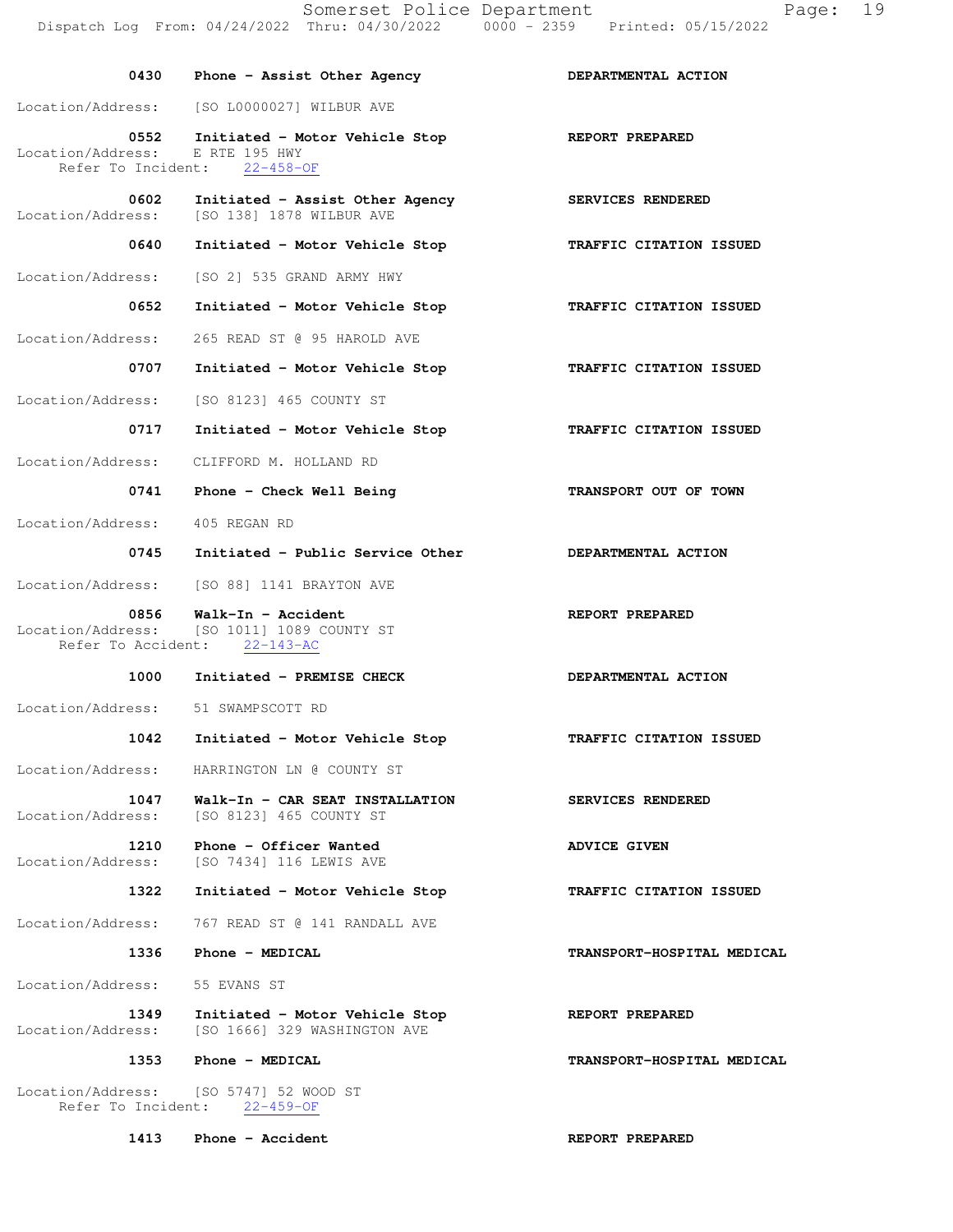|                                               | Somerset Police Department                                                         | Page:<br>Dispatch Log From: 04/24/2022 Thru: 04/30/2022 0000 - 2359 Printed: 05/15/2022 | 20 |
|-----------------------------------------------|------------------------------------------------------------------------------------|-----------------------------------------------------------------------------------------|----|
|                                               | Location/Address: [SO 420] 1214 GRAND ARMY HWY<br>Refer To Accident: 22-144-AC     |                                                                                         |    |
| 1416                                          | Phone - Town Office Business                                                       | DEPARTMENTAL ACTION                                                                     |    |
| Location/Address:                             | [SO 197] 140 WOOD ST                                                               |                                                                                         |    |
| 1431                                          | Initiated - Town Office Business                                                   | DEPARTMENTAL ACTION                                                                     |    |
| Location/Address:                             | [SO 5722] 3015 COUNTY ST                                                           |                                                                                         |    |
| 1433                                          | Initiated - Town Office Business                                                   | DEPARTMENTAL ACTION                                                                     |    |
| Location/Address:                             | [SO 133] 582 SOUTH ST                                                              |                                                                                         |    |
| 1445                                          | Initiated - Town Office Business                                                   | DEPARTMENTAL ACTION                                                                     |    |
| Location/Address:                             | [SO 72] 1229 WILBUR AVE                                                            |                                                                                         |    |
| 1540<br>Location/Address:                     | Phone - CAR SEAT INSTALLATION<br>[SO 8123] 465 COUNTY ST                           | SERVICES RENDERED                                                                       |    |
| 1611<br>Location/Address: [SO 91] 115 WOOD ST | Phone - Vandalism/Mal.Misc.                                                        | <b>UNFOUNDED</b>                                                                        |    |
| 1707<br>Refer To Incident:                    | Walk-In - Fraud<br>Location/Address: [SO 9097] 550 EASTVIEW AVE<br>$22 - 460 - OF$ | REPORT PREPARED                                                                         |    |
| 2115                                          | Initiated - PREMISE CHECK                                                          | DEPARTMENTAL ACTION                                                                     |    |
| Location/Address:                             | [SO L0000028] SIMBROM DR                                                           |                                                                                         |    |
| 2230<br>Location/Address:                     | Phone - Motor Vehicle Complaints<br>[SO L0000044] COUNTY ST                        | <b>UNFOUNDED</b>                                                                        |    |
| 2241                                          | Phone - Accident                                                                   | NO POLICE SERVICE NECESSARY                                                             |    |
| Location/Address:                             | [SO 171] 1876 WILBUR AVE                                                           |                                                                                         |    |
| 2315                                          | Phone $-$ Congregating                                                             | DEPARTMENTAL ACTION                                                                     |    |
| Location/Address: HOT AND COLD LN             |                                                                                    |                                                                                         |    |
|                                               | 2333 Initiated - Motor Vehicle Stop                                                | TRAFFIC CITATION ISSUED                                                                 |    |
|                                               | Location/Address: [SO 140] 707 GRAND ARMY HWY                                      |                                                                                         |    |
| For Date: $04/30/2022 -$ Saturday             |                                                                                    |                                                                                         |    |
| 0045                                          | Initiated - PREMISE CHECK                                                          | DEPARTMENTAL ACTION                                                                     |    |
|                                               | Location/Address: [SO 61] 1250 GRAND ARMY HWY                                      |                                                                                         |    |
| 0052                                          | Initiated - Motor Vehicle Stop                                                     | TRAFFIC CITATION ISSUED                                                                 |    |
| Location/Address:                             | 1770 BRAYTON POINT RD @ 66 WILSON RD                                               |                                                                                         |    |
| 0056                                          | Initiated - Motor Vehicle Stop                                                     | TRAFFIC CITATION ISSUED                                                                 |    |
| Location/Address:                             | [SO 40] 938 LEES RIVER AVE                                                         |                                                                                         |    |
| 0102                                          | Initiated - PREMISE CHECK                                                          | DEPARTMENTAL ACTION                                                                     |    |
|                                               | Location/Address: [SO 68] 1600 GRAND ARMY HWY                                      |                                                                                         |    |
| 0119                                          | Initiated - PREMISE CHECK                                                          | DEPARTMENTAL ACTION                                                                     |    |

Location/Address: [SO 5588] 150 SLADES FERRY AVE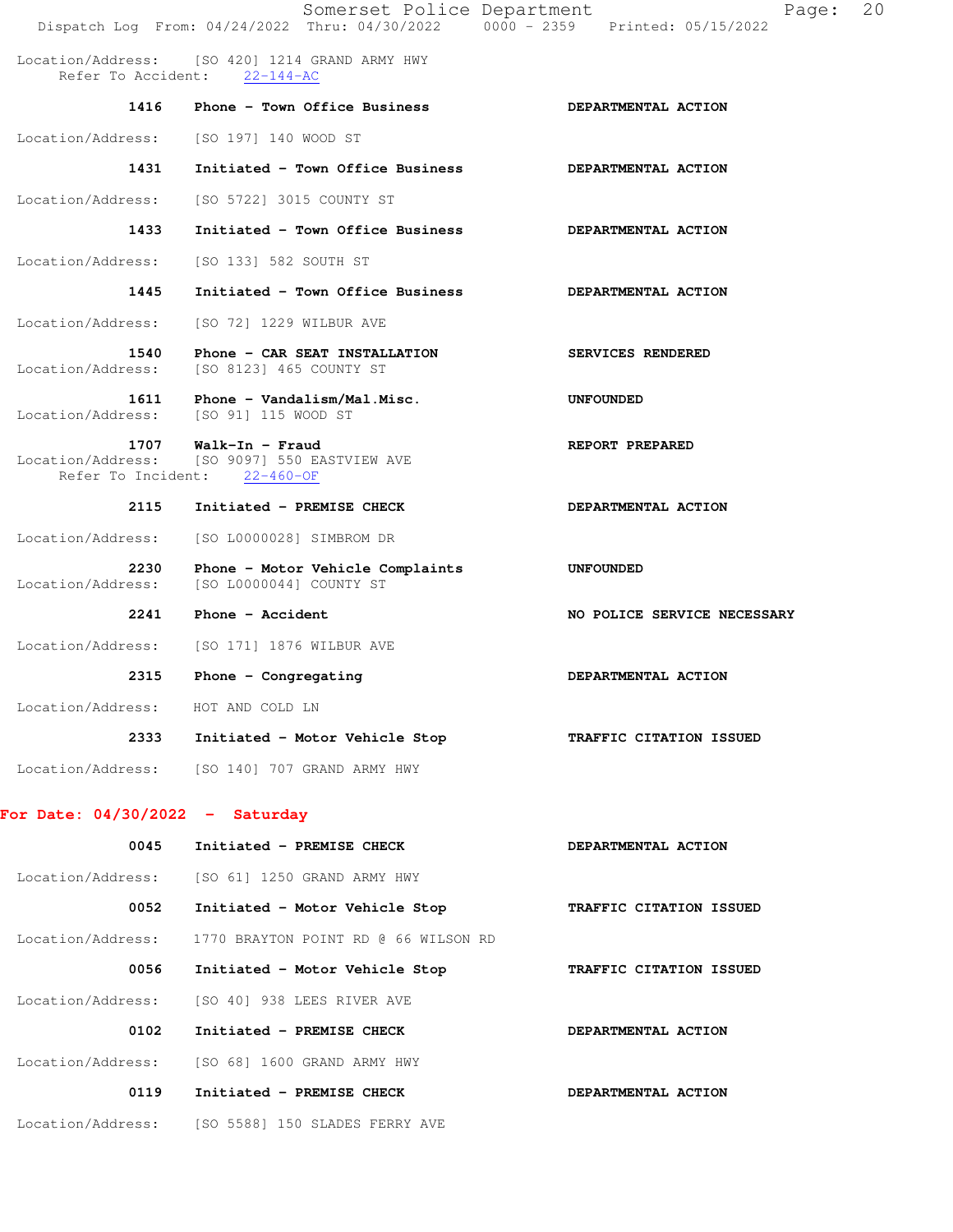|                           | Somerset Police Department<br>Dispatch Log From: 04/24/2022 Thru: 04/30/2022 0000 - 2359 Printed: 05/15/2022 | 21<br>Page:                       |
|---------------------------|--------------------------------------------------------------------------------------------------------------|-----------------------------------|
| 0129<br>Location/Address: | Initiated - Motor Vehicle Stop<br>[SO 8488] 1400 BRAYTON POINT RD                                            | REPORT PREPARED                   |
| 0144                      | Initiated - PREMISE CHECK                                                                                    | DEPARTMENTAL ACTION               |
| Location/Address:         | [SO L0000019] COUNTY ST                                                                                      |                                   |
| 0148                      | Initiated - PREMISE CHECK                                                                                    | DEPARTMENTAL ACTION               |
| Location/Address:         | [SO L0000046] MAIN ST                                                                                        |                                   |
| 0222                      | Initiated - PREMISE CHECK                                                                                    | DEPARTMENTAL ACTION               |
| Location/Address:         | [SO 9602] 1693 GRAND ARMY HWY                                                                                |                                   |
| 0230<br>Location/Address: | Initiated - Suspicious Auto<br>[SO 138] 1878 WILBUR AVE                                                      | <b>INVESTIGATED</b>               |
| 0301<br>Location/Address: | Initiated - Suspicious Auto<br>[SO 171] 1876 WILBUR AVE                                                      | <b>INVESTIGATED</b>               |
| 0309<br>Location/Address: | Initiated - PREMISE CHECK<br>[SO 138] 1878 WILBUR AVE                                                        | REPORT PREPARED                   |
| 0559                      | Initiated - Motor Vehicle Stop                                                                               | TRAFFIC CITATION ISSUED           |
| Location/Address:         | [SO 5797] 1258 WILBUR AVE                                                                                    |                                   |
| 0611                      | Initiated - Motor Vehicle Stop                                                                               | TRAFFIC CITATION ISSUED           |
| Location/Address:         | [SO 5797] 1258 WILBUR AVE                                                                                    |                                   |
| 0631                      | Initiated - Motor Vehicle Stop                                                                               | TRAFFIC WARNING ISSUED            |
| Location/Address:         | [SO 4726] 1300 WILBUR AVE                                                                                    |                                   |
| 0633                      | Initiated - Motor Vehicle Stop                                                                               | TRAFFIC CITATION ISSUED           |
| Location/Address:         | [SO 8482] 1451 BRAYTON POINT RD                                                                              |                                   |
| 0650                      | Initiated - Motor Vehicle Stop                                                                               | TRAFFIC CITATION ISSUED           |
| Location/Address:         | [SO 5797] 1258 WILBUR AVE                                                                                    |                                   |
| 0652                      | Initiated - Motor Vehicle Stop                                                                               | TRAFFIC CITATION ISSUED           |
| Location/Address:         | 345 BOURN AVE @ 2359 COUNTY ST                                                                               |                                   |
| 0715                      | Phone - MEDICAL                                                                                              | <b>TRANSPORT-HOSPITAL MEDICAL</b> |
| Location/Address:         | 21 CAREY ST                                                                                                  |                                   |
| 0839                      | Initiated - Motor Vehicle Stop                                                                               | TRAFFIC CITATION ISSUED           |
| Location/Address:         | 995 RIVERSIDE AVE @ 144 NEWHILL AVE                                                                          |                                   |
| 0854                      | Initiated - Motor Vehicle Stop                                                                               | TRAFFIC CITATION ISSUED           |
| Location/Address:         | [SO 8914] 1153 WILBUR AVE                                                                                    |                                   |
| 0913                      | Initiated - Motor Vehicle Stop                                                                               | TRAFFIC CITATION ISSUED           |
| Location/Address:         | 943 BRAYTON POINT RD @ 34 MERCIER AVE                                                                        |                                   |
| 0920                      | Initiated - Motor Vehicle Stop                                                                               | TRAFFIC CITATION ISSUED           |
| Location/Address:         | [SO 8488] 1400 BRAYTON POINT RD                                                                              |                                   |
| 0932                      | Initiated - Motor Vehicle Stop                                                                               | TRAFFIC CITATION ISSUED           |
| Location/Address:         | 943 BRAYTON POINT RD @ 34 MERCIER AVE                                                                        |                                   |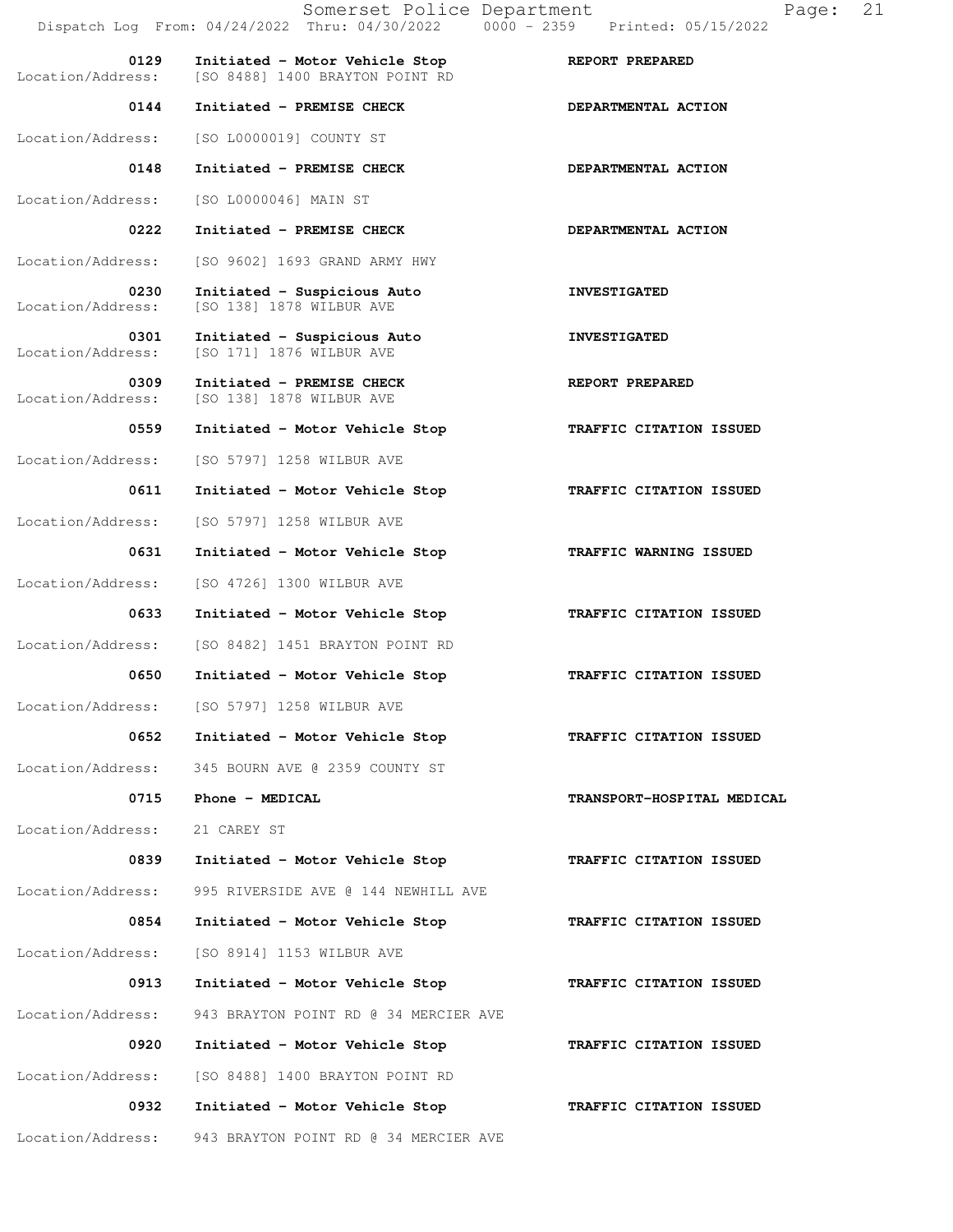|                            | Somerset Police Department<br>Dispatch Log From: 04/24/2022 Thru: 04/30/2022                         | Ρa<br>$0000 - 2359$ Printed: 05/15/2022 |
|----------------------------|------------------------------------------------------------------------------------------------------|-----------------------------------------|
| 0948                       | Initiated - Motor Vehicle Stop                                                                       | TRAFFIC CITATION ISSUED                 |
| Location/Address:          | [SO 166] 1263 BRAYTON POINT RD                                                                       |                                         |
| 0957<br>Refer To Incident: | Phone - Larceny<br>Location/Address: [SO 4307] 815 GRAND ARMY HWY<br>$22 - 461 - OF$                 | REPORT PREPARED                         |
| 1000                       | Initiated - Motor Vehicle Stop                                                                       | TRAFFIC CITATION ISSUED                 |
| Location/Address:          | 526 BRAYTON AVE @ 386 NEWHILL AVE                                                                    |                                         |
| 1019                       | Initiated - Motor Vehicle Stop                                                                       | TRAFFIC CITATION ISSUED                 |
| Location/Address:          | [SO 2496] RIVERSIDE AVE                                                                              |                                         |
| 1032                       | Initiated - Motor Vehicle Stop                                                                       | TRAFFIC CITATION ISSUED                 |
| Location/Address:          | [SO 1] 54 COUNTY ST                                                                                  |                                         |
| 1104                       | Initiated - Motor Vehicle Stop                                                                       | TRAFFIC CITATION ISSUED                 |
| Location/Address:          | [SO 174] 1212 COUNTY ST                                                                              |                                         |
| 1105<br>Location/Address:  | Phone - Disabled Auto<br>527 BRAYTON AVE @ 33 LEPES RD                                               | UNFOUNDED                               |
| 1119                       | Initiated - Motor Vehicle Stop                                                                       | TRAFFIC CITATION ISSUED                 |
| Location/Address:          | [SO 174] 1212 COUNTY ST                                                                              |                                         |
| 1142                       | Initiated - Motor Vehicle Stop                                                                       | TRAFFIC CITATION ISSUED                 |
| Location/Address:          | [SO 87] 625 COUNTY ST                                                                                |                                         |
| 1206                       | Initiated - Continued Investigation                                                                  | DEPARTMENTAL ACTION                     |
|                            | Location/Address: [SO 4307] 815 GRAND ARMY HWY<br>Refer To Incident: 22-461-OF                       |                                         |
| 1220                       | Phone - 911 Hang up/Aban line/Unf Call                                                               | ACCIDENTAL 9-1-1 CALL                   |
|                            | Location/Address: [SO 11] 538 CHACE ST                                                               |                                         |
|                            | 1300 Phone - Accident, Injury                                                                        | TRANSPORT-HOSPITAL M/V CRASH            |
|                            | Location/Address: [SO 140] 707 GRAND ARMY HWY<br>Refer To Accident: 22-145-AC                        |                                         |
| 1326                       | Phone - Animal Complaint                                                                             | REFERRED TO OTHER AGENCY                |
| Location/Address:          | 8 SOUTHWAY DR                                                                                        |                                         |
| 1440<br>Location/Address:  | Initiated - Continued Investigation<br>91 WASHINGTON AVE                                             | REPORT PREPARED                         |
| 1451                       | Initiated - Continued Investigation                                                                  | DEPARTMENTAL ACTION                     |
| Location/Address:          | 236 MACARTHUR AVE                                                                                    |                                         |
| 1459                       | Phone - Officer Wanted<br>Location/Address: [SO 138] 1878 WILBUR AVE<br>Refer To Incident: 22-463-OF | REPORT PREPARED                         |
| 1711                       | Initiated - Motor Vehicle Stop                                                                       | TRAFFIC WARNING ISSUED                  |
| Location/Address:          | 901 READ ST @ 1968 BRAYTON POINT RD                                                                  |                                         |
| 1723                       | Initiated - Motor Vehicle Stop                                                                       | TRAFFIC CITATION ISSUED                 |

 $Page: 22$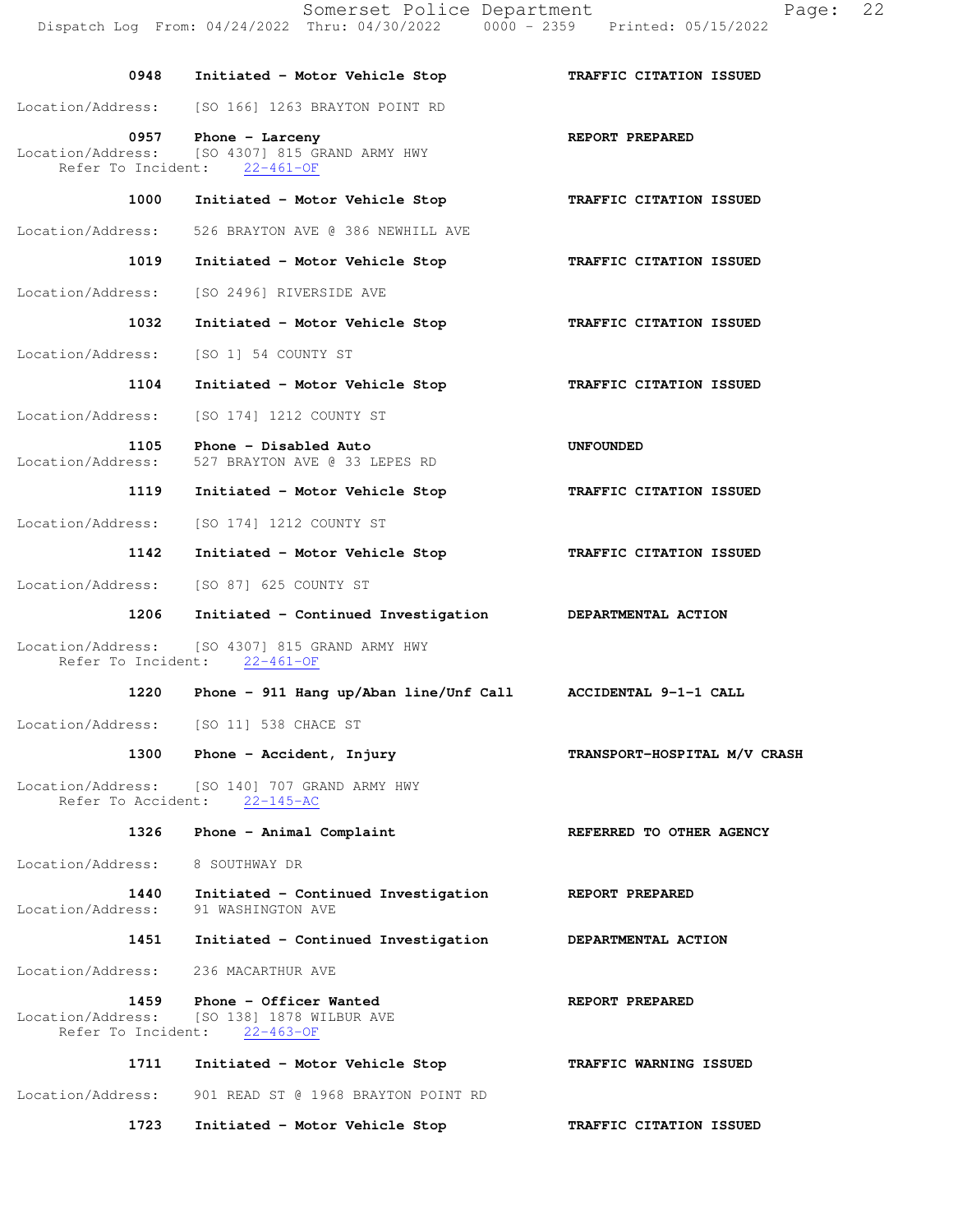Somerset Police Department Page: 23 Dispatch Log From: 04/24/2022 Thru: 04/30/2022 Location/Address: 1607 READ ST @ 992 LEES RIVER AVE  **1733 Initiated - Motor Vehicle Stop TRAFFIC CITATION ISSUED**  Location/Address: [SO 1730] READ ST  **1754 Initiated - Motor Vehicle Stop TRAFFIC CITATION ISSUED**  Location/Address: 1607 READ ST @ 992 LEES RIVER AVE  **1802 Initiated - Motor Vehicle Stop TRAFFIC CITATION ISSUED**  Location/Address: 901 READ ST @ 1968 BRAYTON POINT RD  **1812 Initiated - Motor Vehicle Stop TRAFFIC CITATION ISSUED**  Location/Address: 1354 READ ST @ 15 CHATEAU DR 1832 Initiated - PREMISE CHECK **DEPARTMENTAL ACTION** Location/Address: [SO 138] 1878 WILBUR AVE  **1837 Initiated - Motor Vehicle Stop TRAFFIC CITATION ISSUED**  Location/Address: 1476 READ ST @ 28 BERTRAM ST  **1846 Initiated - Motor Vehicle Stop TRAFFIC CITATION ISSUED**  Location/Address: 1476 READ ST @ 28 BERTRAM ST  **1856 Initiated - Motor Vehicle Stop TRAFFIC CITATION ISSUED**  Location/Address: 1607 READ ST @ 992 LEES RIVER AVE 1920 Alarm - Fire Alarm **AcciDENTAL/DEFECTIVE ALARM** Location/Address: [SO 227] 455 BRAYTON AVE  **2019 Initiated - PREMISE CHECK DEPARTMENTAL ACTION**  Location/Address: [SO L0000028] SIMBROM DR  **2021 Initiated - Motor Vehicle Stop TRAFFIC CITATION ISSUED**  Location/Address: [SO 122] 191 SLADES FERRY BLVD  **2025 Initiated - Motor Vehicle Stop TRAFFIC CITATION ISSUED**  Location/Address: [SO 27] 1255 GRAND ARMY HWY  **2052 Initiated - Motor Vehicle Stop TRAFFIC CITATION ISSUED**  Location/Address: [SO 2] 535 GRAND ARMY HWY  **2059 Initiated - Motor Vehicle Stop TRAFFIC CITATION ISSUED**  Location/Address: [SO 268] 287 COUNTY ST  **2108 Initiated - Motor Vehicle Stop TRAFFIC CITATION ISSUED**  Location/Address: 1400 RIVERSIDE AVE @ 59 FOLEY AVE  **2123 Initiated - Motor Vehicle Stop TRAFFIC CITATION ISSUED**  Location/Address: 1061 BRAYTON POINT RD @ 27 THURBER AVE  **2159 Initiated - Assist Other Police Department SERVICES RENDERED**  Location/Address: BRAYTON POINT RD @ HARBOR VIEW BLVD  **2236 Initiated - PREMISE CHECK DEPARTMENTAL ACTION**